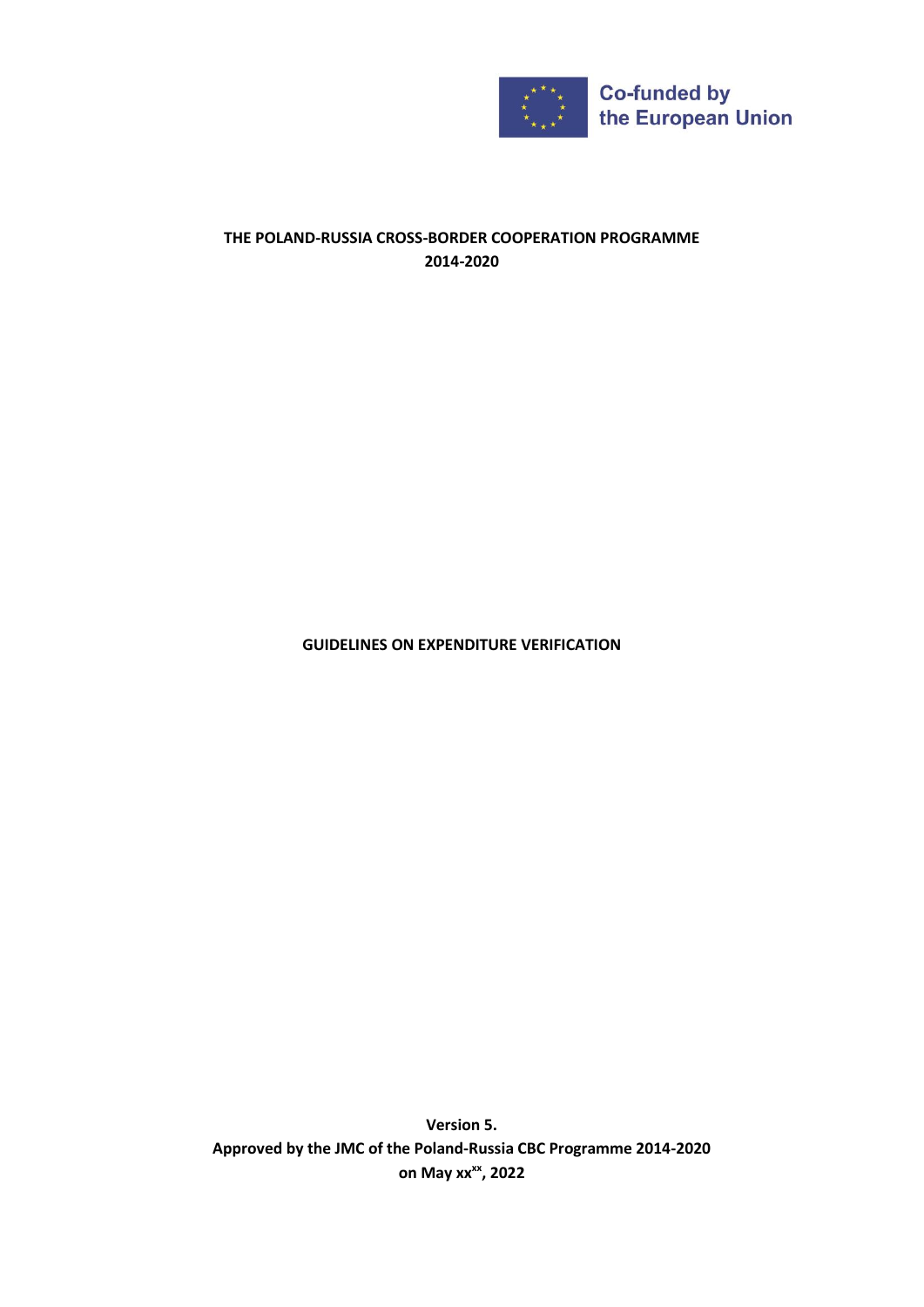

# **Co-funded by<br>the European Union**

## **Contents**

| 1.2.2 Verification of competition and public procurement by an auditor  10                    |  |
|-----------------------------------------------------------------------------------------------|--|
|                                                                                               |  |
|                                                                                               |  |
|                                                                                               |  |
|                                                                                               |  |
|                                                                                               |  |
|                                                                                               |  |
|                                                                                               |  |
|                                                                                               |  |
| 2.2. Deadlines for the interim/final report preparation and the verification by an auditor 20 |  |
|                                                                                               |  |
|                                                                                               |  |
| 2.5. Procedure for reporting objections to the result of the auditor's verification  25       |  |
|                                                                                               |  |
|                                                                                               |  |
|                                                                                               |  |
|                                                                                               |  |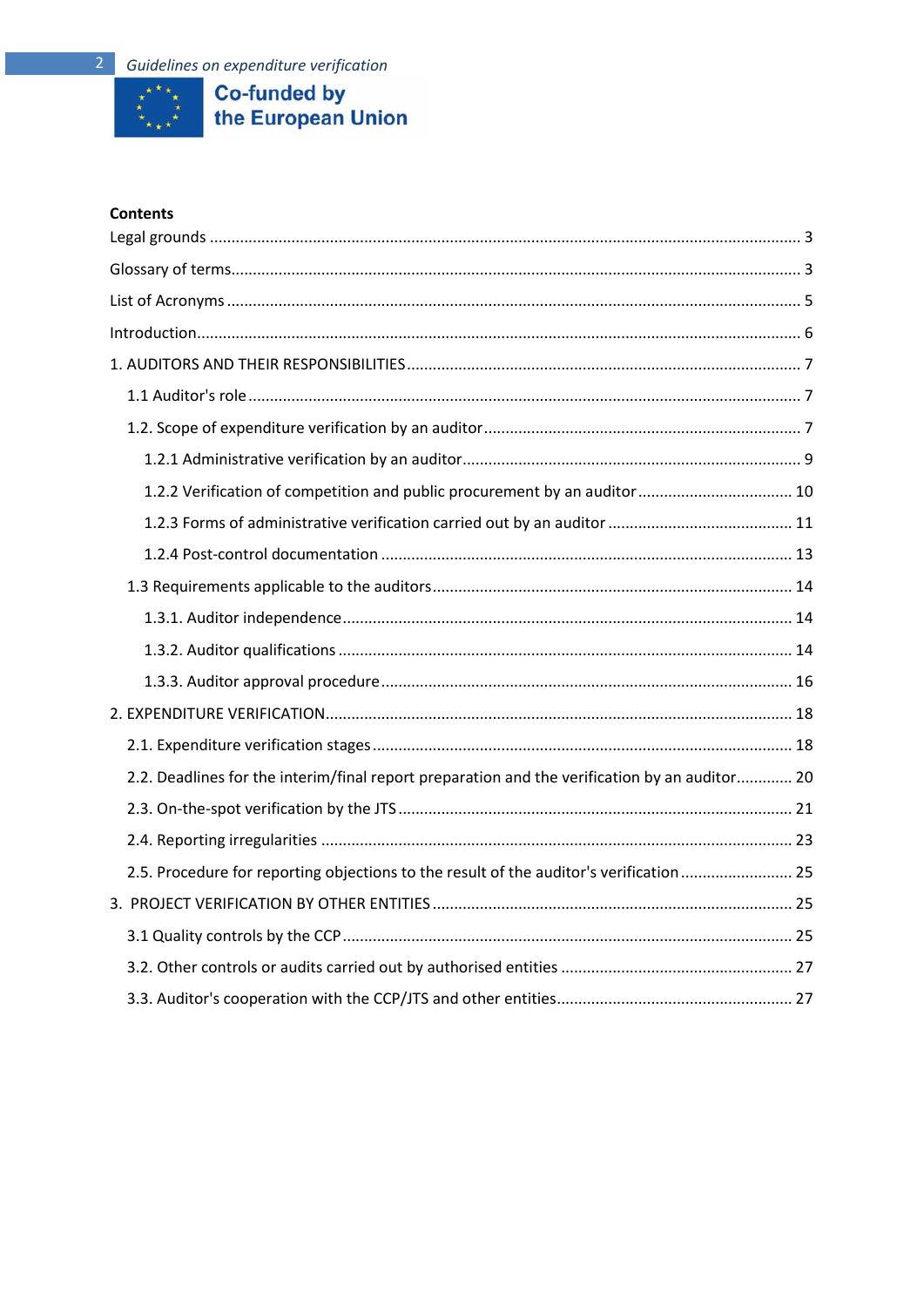

#### <span id="page-2-0"></span>**Legal grounds:**

- 1. Regulation (EU) No 232/2014 of the European Parliament and of the Council of 11 March 2014 establishing a European Neighborhood Instrument (ENI);
- 2. Commission Implementing regulation No 897/2014 of 18 August 2014 laying down specific provisions for the implementation of cross-border cooperation (CBC) programmes financed under Regulation (EU) No 232/2014 of the European Parliament and the Council establishing the ENI with further amendments (hereinafter IR);
- 3. Regulation (EU) No 236/2014 of the European Parliament and of the Council of 11 March 2014 laying down common rules and procedures for the implementation of the Union's instruments for financing external action;
- 4. Commission Implementing Decision C(2016) 7864 of 08 December 2016 on the 'Joint Operational Programme (JOP) Poland-Russia 2014-2020 for the ENI CBC Programme for the years 2014-2020 to be financed from the general budget of the EU'.
- 5. Agreement on financing and implementation of the Cross Border Cooperation Programme "Poland – Russia" 2014 – 2020.

#### <span id="page-2-1"></span>**Glossary of terms**:

**Auditor**: an expert independent from the audited entity responsible for confirming that the project is being implemented according to the contract and its annexes through verification of expenditure, including detection of non-eligible expenditure and reporting detected irregularities to the Managing Authority (MA).

**Audit trail**: possibility to track the history of an economic operation from its registration in the financial and accounting system to documents, which are the basis for costs to be incurred and paid as well as economic events documented with this documentation, including those following applicable public procurement procedures.

**Beneficiary**: an entity indicated in the contract and its annexes, who participates in the Project under the conditions of the GC (by concluding the partnership agreement (PA) with the lead beneficiary (LB)).

**Branch office of the Programme** – a BO is set up in Russia in order to assist the JTS in its functions. BO signs service contract with Managing Authority. Roles and responsibilities of BO are described in the JOP (p. 3.4).

**Contract** – contract signed between Managing Authority and the beneficiary for implementation of the cross-border project (grant contract) and service project (service contract).

**Subsidiary contract** – signed with Polish beneficiaries in projects with the Russian lead beneficiary.

**Cut-off date:** means 24th February 2022, the date since when the expenditures of Russian beneficiaries are ineligible.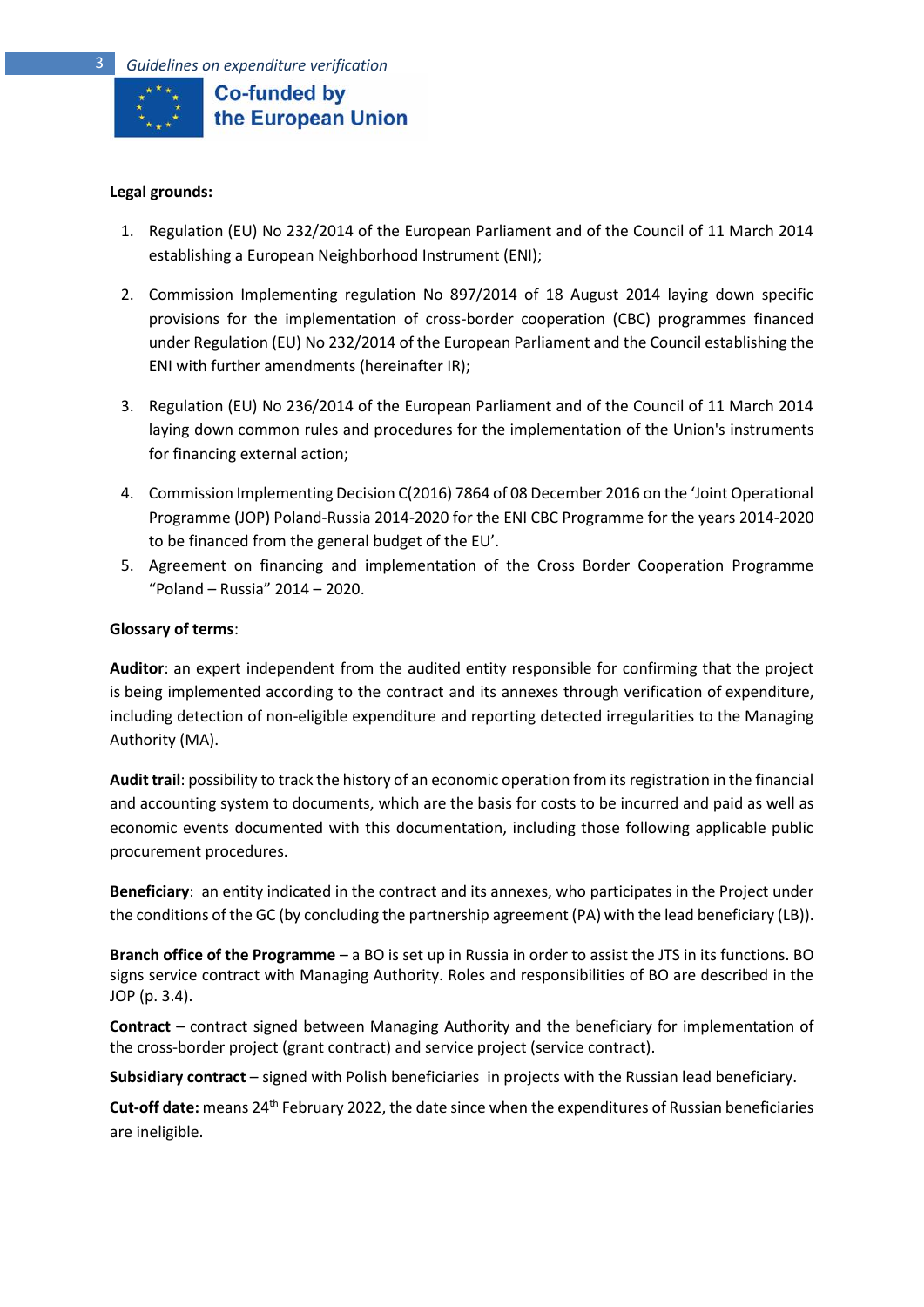**Lead Beneficiary:** an entity signing the grant contract/service contract<sup>1</sup> with the Managing Authority and responsible for the financial and technical implementation of the project.

**Eligible expenditure**: expenditure or costs duly incurred by the lead beneficiary or beneficiary, in reference to implementation of the grant/service contract under the Programme, pursuant to the eligibility requirements defined in grant/service contract, the applicable provisions of EU regulations, Financing Agreements signed between EU, Poland and Russia and national regulations of the Lead Beneficiary/Beneficiary and the rules laid down in the Programme documents.

**Financing Agreement**: Agreement on financing and implementation of the Cross Border Cooperation Programme "Poland – Russia" 2014 – 2020 setting out conditions of financing and implementation of the Poland – Russia CBC Programme 2014 – 2020.

**Non-eligible expenditure**: each expenditure or cost, which cannot be recognised as eligible.

**Irregularities:** any breach of the contract or violation of the applicable law resulting from an action of omission by an entity engaged in implementing the Programme which cause or could cause a damage in the Programme budget by charging an unjustified item of expenditure to the Programme budget*.*

**Partnership agreement** – applies to cross-border projects only - agreement signed between the lead beneficiary and beneficiary(-ies) stipulating their roles and responsibilities in relation to the project implementation.

**Programme:** The Poland - Russia Cross-border Cooperation Programme 2014–2020.

**Programme documents**: documents approved by the MA or the Joint Monitoring Committee (JMC), applicable to the Programme implementation.

**Project –** cross-border project (based on the grant contract) and service project (based on the service contract).

**Interim/Final Report**: a report submitted by the LB to the Joint Technical Secretariat (JTS) according to the *Programme Manual Part II – Project Implementation* (applicable for the relevant call for proposals (CfPs)), supplement to the Programme Manual, the GC and the subsidiary contract, presenting progress in implementation of the entire project, including the financial and operational progress.

**Implementing Regulation (IR)**: Commission Implementing Regulation (EU) no 897/2014 of 18 August 2014 laying down specific provisions for the implementation of CBC programmes financed under Regulation (EU) No 232/2014 of the European Parliament and the Council establishing the ENI.

<sup>&</sup>lt;sup>1</sup> Provisions of these Guidelines apply mutatis mutandis to BO functioning on the basis of service contracts signed between BO and the MA. This mean that auditor should check equivalent available documents, for ex. service contract instead of grant contract/project, tender offer instead of application form etc. Service contract is implemented only by one entity, so there is no partnership agreement in case of BO. Please note that service contract differ from grant contracts, therefore some provisions/annexes are different in case of BO verification. The cut-off date of 24<sup>th</sup> February is applicable to Russian entities until further notice.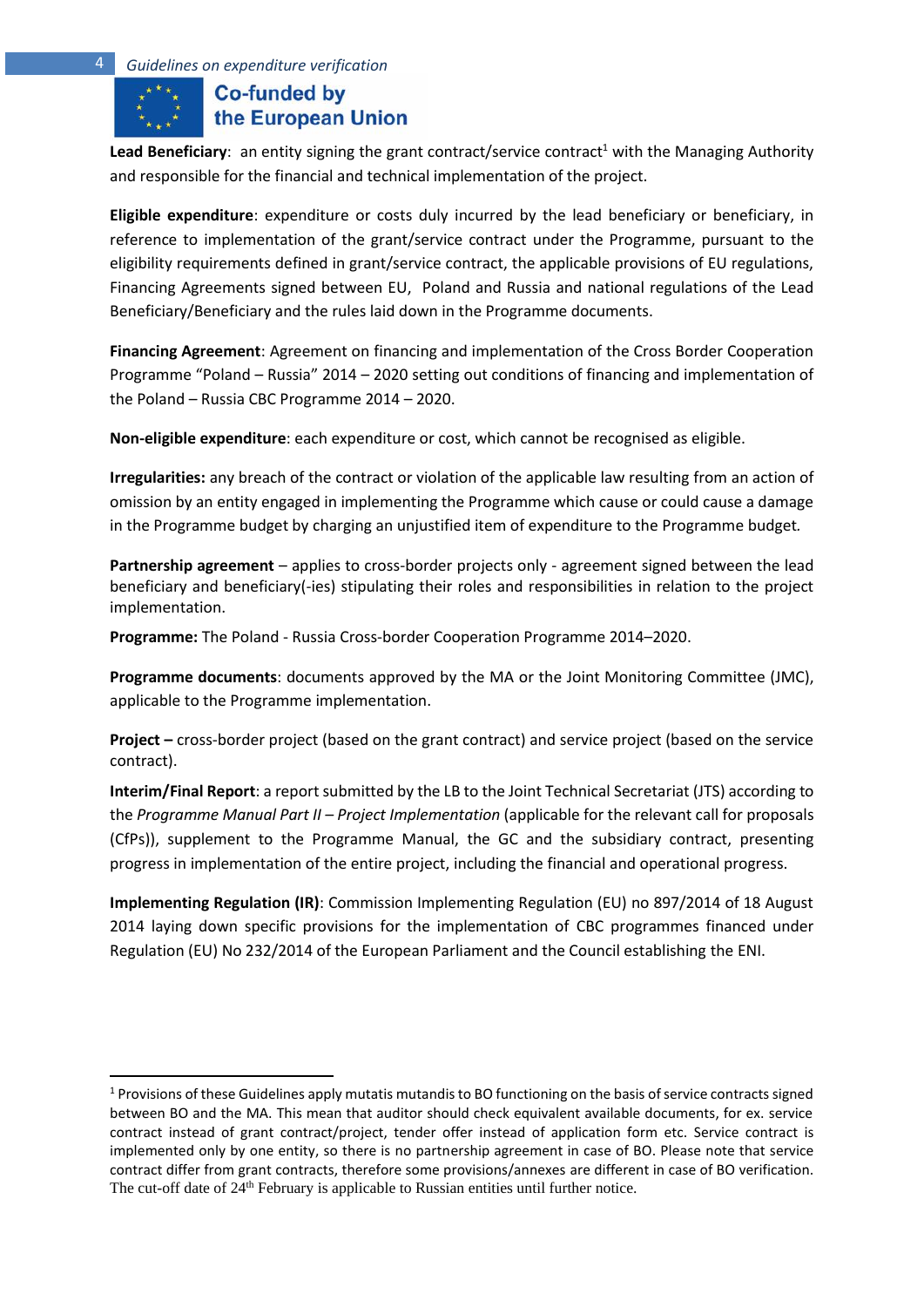# **Co-funded by** the European Union

**Simplified cost options:** *lump sums, flat-rates* which are co-financed in the form described in the art. 50 of the Implementing Regulation of the EC (EU) No 897/2014 of 18 August 2014.**SL2014** – a system to collect, record and store electronically data on each project.

**Fraud** – any intentional act or omission concerning the use or presentation of false, incorrect or incomplete statements or documents which has as its effect the misappropriation or wrongful retention of Parties' financial contributions, non-disclosure of information in violation of a specific obligation with the same effect, the misuse of such funds for purposes other than those for which they are originally granted.

## <span id="page-4-0"></span>**List of Acronyms:**

- AA Audit Authority
- AF Application Form
- BO Programme branch office
- CBC Cross-border Cooperation
- CfPs Call for Proposals
- CCP Control Contact Point
- EC European Commission
- GoA Group of Auditors
- ENI European Neighbourhood Instrument
- EU European Union

IR - Commission implementing regulation No 897/2014 of 18 August 2014 laying down specific provisions for the implementation of cross-border cooperation programmes financed under Regulation (EU) No 232/2014 establishing the ENI

JOP – Joint Operational Programme of the Poland - Russia Cross-border Cooperation Programme 2014–2020 (08/12/2016).

- GC Grant Contract
- JMC Joint Monitoring Committee
- JTS Joint Technical Secretariat appointed as Intermediate Body
- LB Lead Beneficiary
- MA Managing Authority
- NA National Authority
- PA Partnership Agreement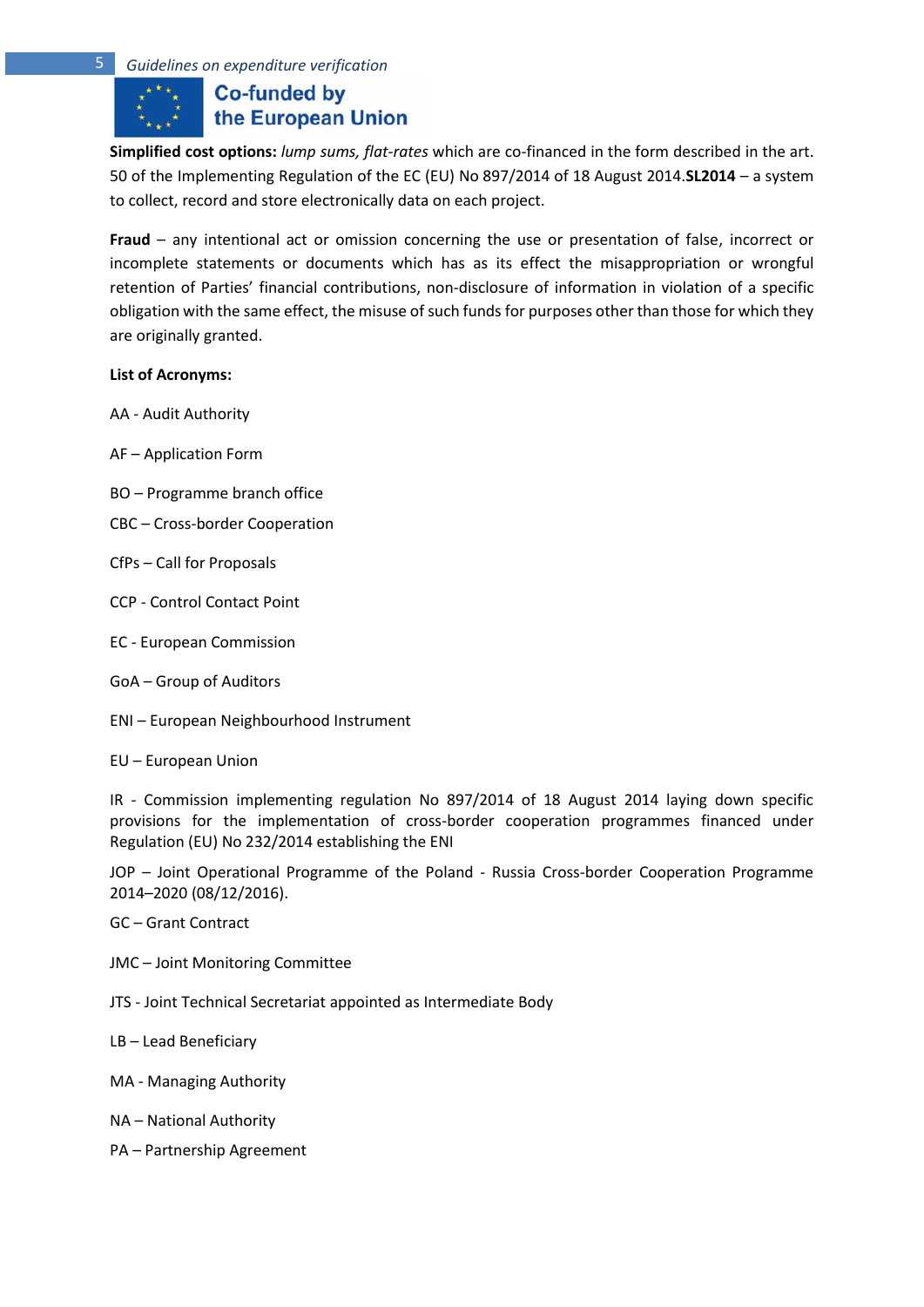

**Co-funded by** the European Union

#### <span id="page-5-0"></span>**Introduction:**

Projects implemented within the Programme are subject to control by authorised institutions. The verification and the confirmation by the auditor of the regularity of expenditure, incurred within the project, is an important element of the control system. The Programme includes the control system in which each beneficiary either appoints its own auditor subject to approval by the CCP (in case of Polish beneficiaries) or select an auditor from the list of auditors drawn up by the CCP (in case of Russian beneficiaries). These Guidelines are addressed to the beneficiaries and auditors to provide them with necessary information about the auditor's responsibilities, the type and the scope of the verification and thus ensure that the expenditure incurred will be accepted by the JTS/MA.

#### **NEW RULES AS A CONSEQUENCE OF THE WAR**

Following the Russian military aggression in the war against Ukraine, the European Commission has suspended cooperation with Russia within the European Neighbourhood Instrument Cross-Border Cooperation Programme Poland-Russia 2014-2020 (Programme). Consequently, all the payments to the Russian beneficiaries from Managing Authority (MA) have been suspended.

The Russian beneficiaries may continue the projects under their own responsibility, bearing in mind that the European Commission has suspended payments to them and the Programme decided that any expenditure incurred and paid by them **from 24th February 2022** is ineligible. This applies to the payment for auditors' work as well as the Programme will not pay cost of the Russian auditors.

This significantly affected the implementation of the projects under the Programme and resulted in the need to apply new guidelines in response to the current situation. Auditors are requested to get familiar with the additional documents and procedures accepted by the MA and/or the JMC, which regulate the new rules of Programme implementation. Of special attention are the *Supplement to the Programme Manuals related to suspension of the Financing Agreement* and the new kinds of contracts (subsidiary), signed with beneficiaries, in projects with the Russian Lead Beneficiary. The eligibility rules have been applied in the Programme which must be familiarized with by the auditors. Special rules concerning the support to Ukrainian refugees have been implemented in the Programme.

Auditors are strongly encouraged to contact the CCP or the MA in case of any doubts as regards the rules implemented due to the war.

This amendment of the Guidelines is proceeded due to the changes being a consequence of the war.

**The rules are in force as of 24th February 2022 until further notice.**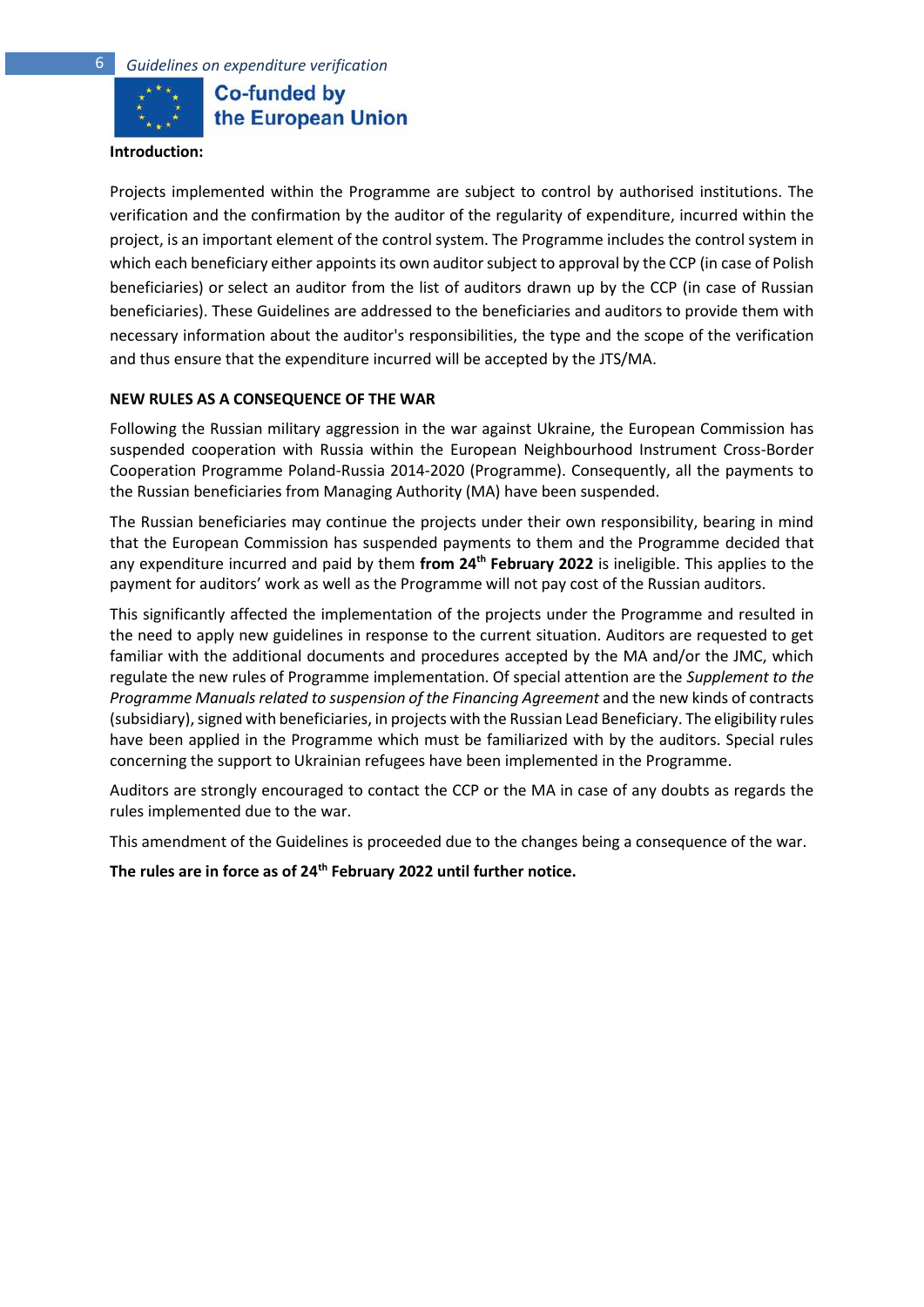## <span id="page-6-0"></span>**1. AUDITORS AND THEIR RESPONSIBILITIES**

## <span id="page-6-1"></span>**1.1 Auditor's role**

The purpose of the auditor's work is to ensure compliance of expenditure under the project with the national law and EU legislation (in case of expenditure incurred by Polish beneficiaries) as well as their compliance with the Programme requirements and provisions of the Financing Agreement, the contract, including its annexes.

The auditor's responsibility is to confirm the audit trail, including the confirmation that the services, deliveries or works have been delivered, completed, made or installed, and the expenditure declared by the beneficiaries has been paid by them. For this purpose, the auditor conducts an administrative accounting and substantive verification of the expenditure presented by the beneficiary in the project interim/final report, to ensure that the expenditure:

- 1) has been incurred in accordance with the provisions of the contract and the project budget;
- 2) is included in the catalogue of eligible expenditure being the part of the Programme documents related to the eligibility of expenditure and the contract;
- 3) has actually been incurred<sup>2</sup> during the eligibility period of project implementation, with respect to the cut-off date on 24th February 2022;
- 4) has been incurred in accordance with the principles of sound financial management, in particular, the 'best value for money' principle;
- 5) has been documented correctly;
- 6) has been fixed in accounting documents.

## <span id="page-6-2"></span>**1.2. Scope of expenditure verification by an auditor**

The scope of verification by the auditor includes, in particular:

- 1) verifying whether the interim/final report has been filled in correctly with regard to formal and accounting aspects;
- 2) verifying whether the expenditure declared complies with the grant contract, the PA, and the Financing Agreement i.e. whether it has been planned in the project and is settled in accordance with the eligibility rules (including verification of the correctness whether the expenditure was made by the use of the EU and/or the Russian co-financing) and within the correct expenditure category;
- 3) verifying whether the LB has transferred pre-financing payments to the project beneficiaries in accordance with the contract, subsidiary contract and partnership agreement, limited by the rules applied as a consequence of the war (direct payments from the MA to project beneficiaries);;

<sup>&</sup>lt;sup>2</sup> Costs actually incurred - costs incurred during the implementation period of the project and paid before the submission of the final reports. They may be paid afterwards, provided they are listed in the final report together with the estimated date of payment. An exception is made for costs relating to final reports, including expenditure verification, audit and final evaluation of the project, which may be incurred after the implementation period of the project.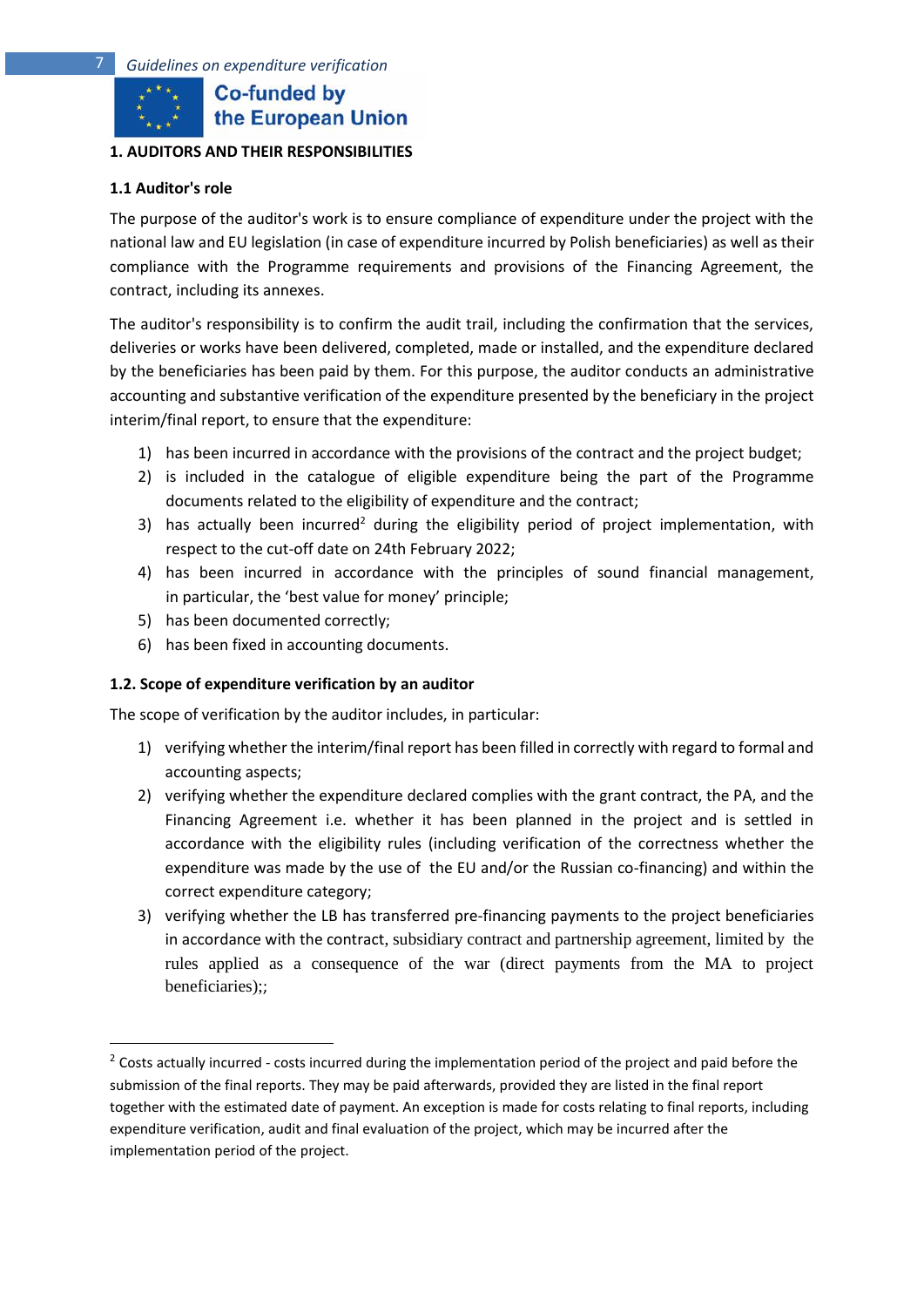- 4) verifying whether the substantive scope of the project is being implemented in accordance with the schedule of the GC, including whether the required indicators have been achieved;
- 5) verifying whether the costs, expenditure and revenue of the project have been correctly recorded in the financial/accounting system of the project beneficiary;
- 6) verifying whether the equipment, intangible assets purchased and the construction works completed have been delivered and correctly recorded in the financial/accounting system of the project beneficiary;
- 7) verifying whether the contractors of services, deliveries and works under the project have been selected through appropriate tender procedures, including compliance with the national public procurement law and procurement rules indicated in the Financing Agreement and in accordance with the institution's procurement plan (if applicable);
- 8) verifying the compliance of the expenditure incurred with the national regulations and Programme requirements, including the requirements related to the provisions related to the Russian Federation financial contribution (if applicable), visibility, publicity, environment protection, equality between men and women, equal opportunities and non-discrimination, provisions regarding the accessibility of disabled persons;
- 9) verifying documentation confirming the delivery of co-financed goods, services and construction works;
- 10) verifying whether the expenditure has been actually incurred and paid, with the exception of simplified cost options;
- 11) verifying whether a separate accounting system is kept or whether the appropriate accounting code is used for all transactions related to the project, except for simplified cost options;
- 12) verifying whether the project implementation progress has been clearly and fully reflected in the reports and whether there is immediate access to the record of activities that have been completed, verifying the appropriate documentation of goods deliveries, service provision and construction works both in progress and finished;
- 13) verifying the complete tender documentation for contracts awarded under the project in accordance with the national law;
- 14) verifying the subcontractor's selection documentation for contracts awarded under the project, the values of which are below the national thresholds for the application of public procurement procedures (taking into account the Programme and national requirements for contracts, if applicable respectively depending on nationality);
- 15) verifying whether the award of contracts has complied with the principle of competitiveness specified in Programme documents;
- 16) verifying methods of archiving project documentation to ensure the documents are accessible in case of future controls;
- 17) verifying whether the project beneficiary has implemented recommendations following the controls and audits carried out and eliminated the irregularities, if any.

The auditor shall verify expenditure on the basis of the audit procedures they are bound to observe, specified in the Programme and in accordance with:

1) the International Standard on Related Services 4400, Engagements to Perform Agreed-upon Procedures Regarding Financial Information, in the version issued by the International Federation of Accountants (IFAC);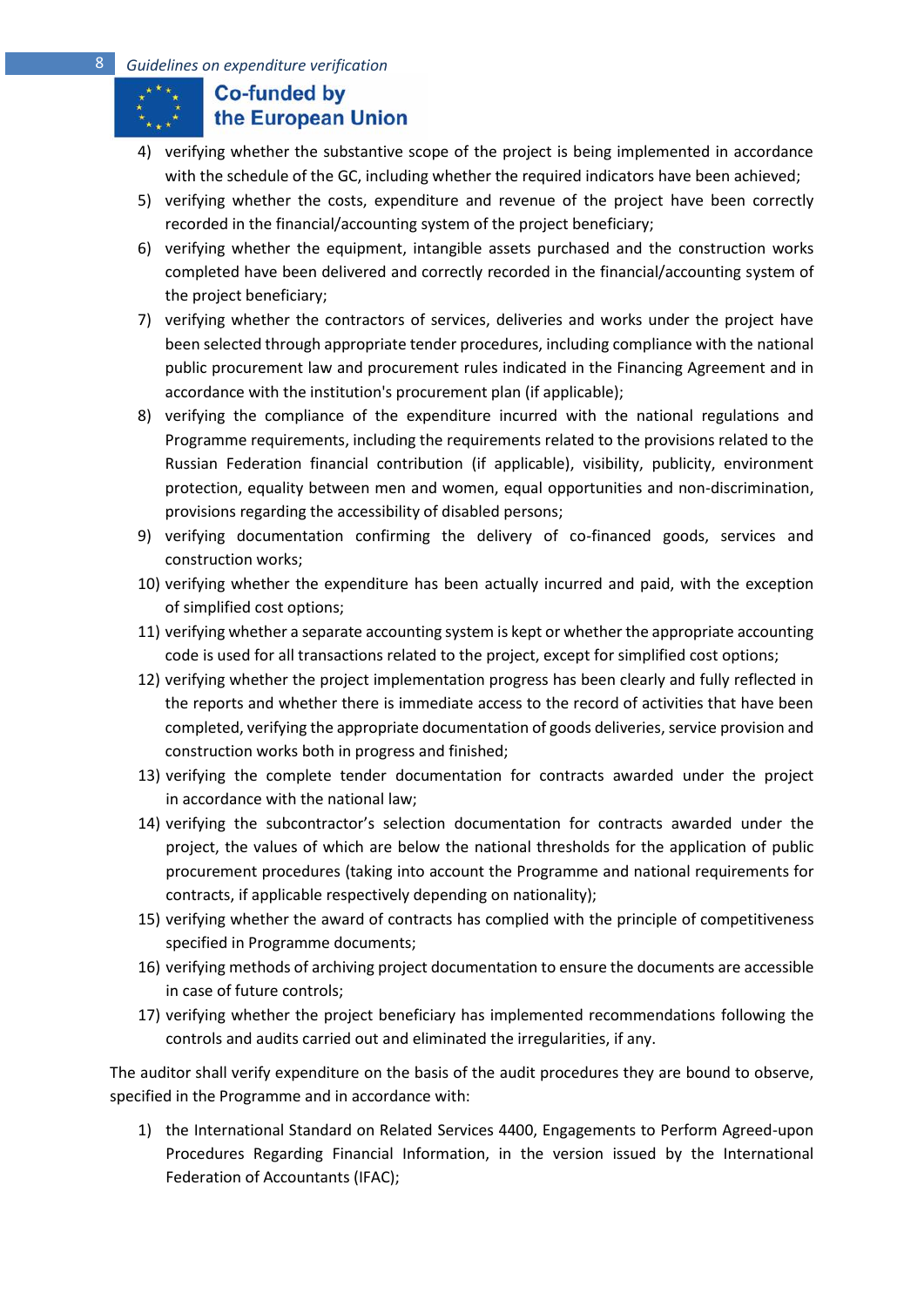2) the Code of Ethics for Professional Accountants developed and issued by the IFAC's International Ethics Standards Board for Accountants.

## <span id="page-8-0"></span>**1.2.1 Administrative verification by an auditor**

During the administrative verification, the auditor checks whether:

- 1) the interim/final report has been filled in correctly in terms of formal and accounting aspects;
- 2) the required annexes to the interim/final report have been attached;
- 3) the interim/final report presents the progress of project implementation, including the achievement of the indicators (from both quantitative and qualitative point of view);
- 4) the beneficiary's expenditure presented in the report is correct and complies with the eligibility rules laid down in the *Programme Manual Part I – Applicant* (applicable to the respective CfPs) <sup>3</sup> and documents regulating the Programme rules as a consequence of the war;
- 5) the limit of expenditure for particular activity and budget headings has not been exceeded;
- 6) the correct exchange rate has been used to convert expenditure incurred in the national currency into euro (using the monthly accounting exchange rate of the EC of the month during which the expenditure was incurred);
- 7) the interim/final report does not contain the ineligible expenditure listed in the IR ;
- 8) financial and accounting documents have been correctly described, correspond to the expenditure incurred and confirm it in terms of both the EU and the Russian co-financing;
- 9) the LB and the remaining beneficiaries of the project have a separate accounting systems or separate accounts for all transactions related to the project with a clear division of expenditure related to the EU and the Russian co-financing, without prejudice to the rules of accounting applicable in the country;
- 10) in case of expenditure financed on the basis of simplified cost options whether the conditions necessary to make payment in full to the partners have been fulfilled, including:
	- a. whether the value of the lump sum expenditure does not exceed the total approved lump sum value;
	- b. whether the activity corresponding to the lump sum payment has been implemented;
	- c. whether costs are not double-reported (e.g. the purchase covered by the flat-rate or lump sum financing has not also been financed as a direct cost under a different budget line);
	- d. whether the approved methodology<sup>4</sup> has been used to establish the value of the lump sums and flat-rates ;
	- e. whether the value of the flat-rate has been changed proportionally in case of costs modification under the category which was the base for flat-rate calculation.

In addition, the auditor of the LB also confirms that the payment has been made by the LB to other beneficiaries, with reservation to the rules applied as a consequence of the war (direct payments from the MA to project beneficiaries).

<sup>&</sup>lt;sup>3</sup> In case of BO eligibility rules are described in the JOP (points 4.5 and 5.2) and the contract. The BO is subject for the same restrictions as regular programme projects, and their expenditures are regarded ineligible until further notice

<sup>&</sup>lt;sup>4</sup> calculation method provided in the project budget attached to the project application and described in the Programme Manual part I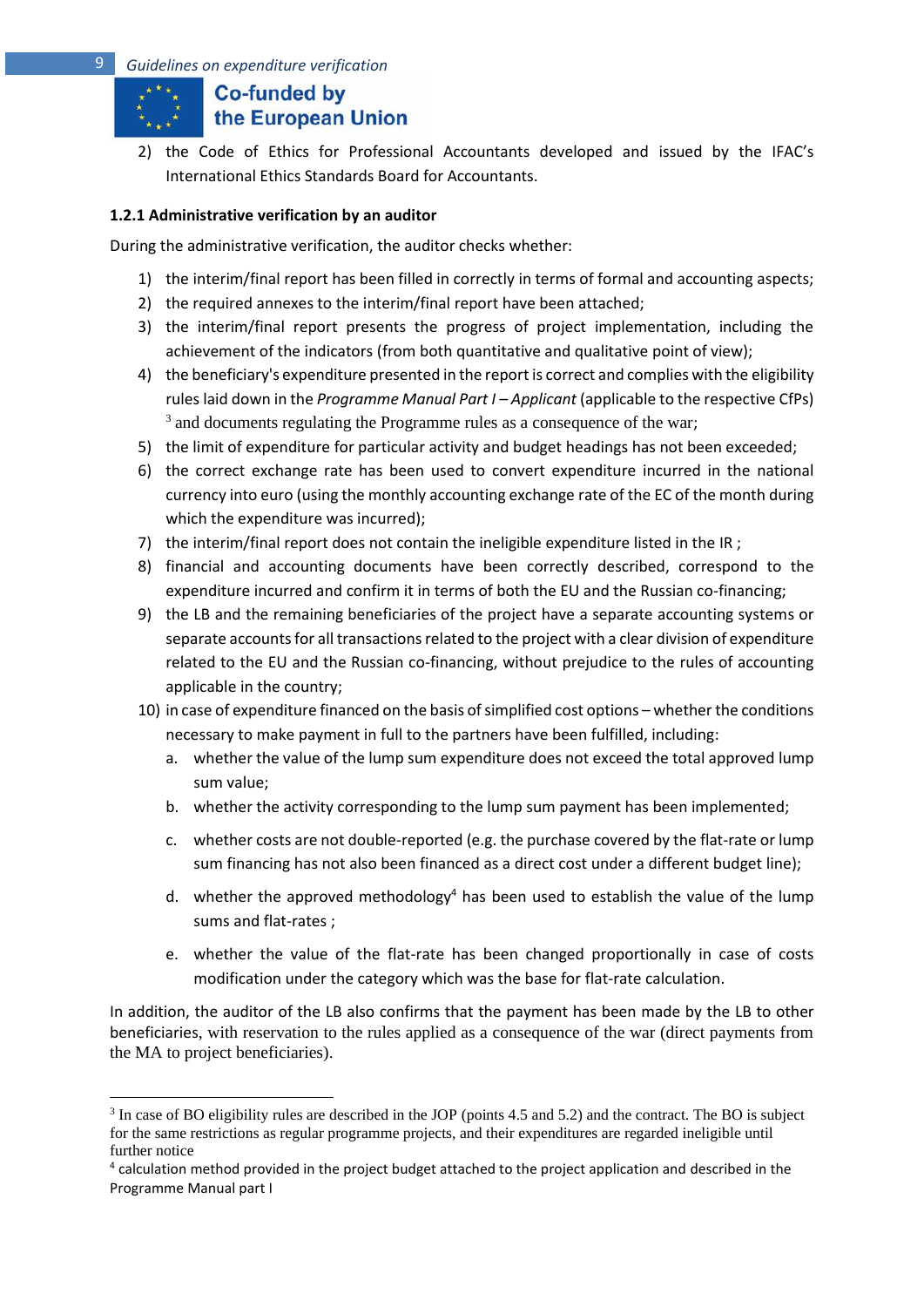

The auditor carries out the administrative verification of the interim/final report based on the information included, among others, in:

- 1) the grant contract including annexes and all addenda or modifications including the additional – subsidiary contracts signed by the MA with Polish beneficiaries as a consequence of the war;
- 2) the PA concluded between the LB and the beneficiary(-ies) of the project including all annexes, addenda or modifications with reservation to rules applied as a consequence of the war
- 3) the interim/final report, including all annexes;
- 4) in case of expenditure financed on the basis of real costs documents confirming the regularity and eligibility of expenditure included in the interim/final report, including:
	- a) accounting evidence of the expenditure incurred (invoices, bills etc.) and documents confirming the payment (e.g. bank statements);
	- b) contracts with contractors for deliveries, services or works;
	- c) acceptance protocols for delivery of goods, services or works and other documents confirming acceptance or completion of works (operation permit etc.);
	- d) other documents necessary to confirm the regularity and eligibility of expenditure;
- 5) In case of expenditure financed on the basis of lump sums the calculation method for arriving at the lump sums that has been approved in the project budget application (to verify the correct application of the method in the individual projects)

## <span id="page-9-0"></span>**1.2.2 Verification of competition and public procurement by an auditor**

The public procurement rules set in the *Programme Manual Part I– Applicant* (applicable for proper call for proposals<sup>5</sup>) define the tendering and publicity procedures applicable to different threshold values. Depending on the origin of a beneficiary, the following levels have to be taken into consideration:

- Programme Manual I and II including procurement procedures set out in art. 52.2, 53 to 56 of the Regulation and programme specific rules;
- Financing Agreement;
- national law and rules;
- internal rules of the partner organization.

As a matter of principle, the stricter rules must always be applied.

In order to confirm the correctness of procedures, being a subject ofthe applicable public procurement rules, the auditor verifies tender documents, which depending on the threshold usually consist of the following:

- 1) the protocol of the public procurement procedure including:
- justification for the procedure chosen in the light of the identified needs,
- evaluation of the offers in the light of the previously announced award and weighting criteria,

<sup>&</sup>lt;sup>5</sup> In case of BO contracts shall be awarded in accordance with Title VII Chapter 4 of Implementing Regulation (EU) No 897/2014 with the exception of Article 52(1) and rules adopted for the programme and defined in the service contract. Procurements by BO shall be limited to ordinary running costs and costs for communication and visibility activities.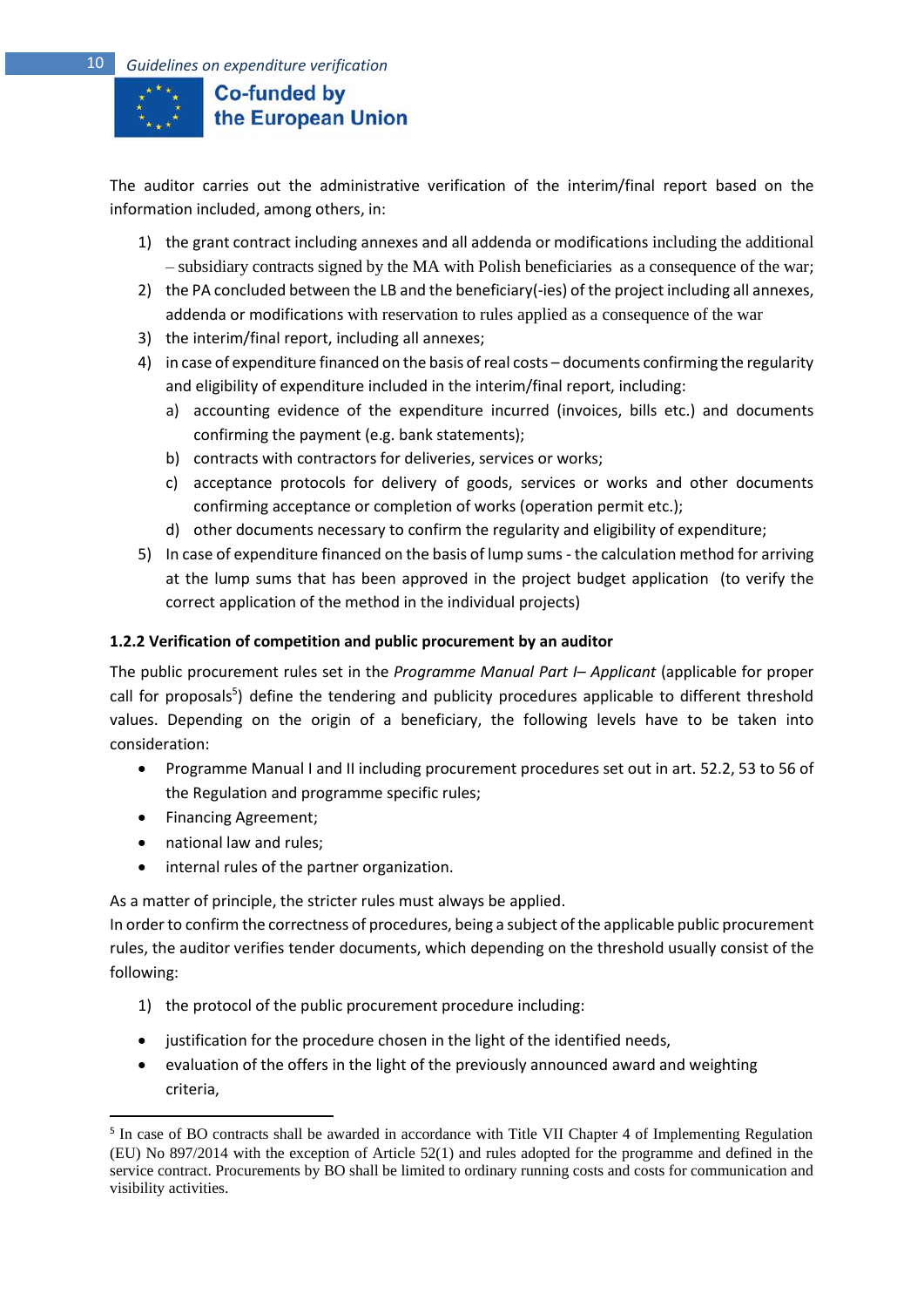

- all its annexes;
- 2) the contract announcement, including all possible modifications (with evidence that it has not distort competition in the relevant market and that there has been no modification of the object of the initial contract);
- 3) the terms of reference, including clear information for candidates on award and weighting criteria, together with all annexes;
- 4) request for offers or procurement publication/notice;
- 5) the public contract agreement including all possible modifications;
- 6) the bids including the required annexes;
- 7) the contents of questions and answers if applicable;
- 8) the payment of the tender bond if applicable;
- 9) the document appointing the Tender Commission if applicable;
- 10) the announcement of the rejection and selection of the most beneficial bid;
- 11) the announcement of awarding the public contract.

#### **Recommendation:**

*To ensure smooth expenditure verification, it is recommended to provide the auditor with the public procurement documentation once the contract has been signed with the contractor, but before the expenditure has been incurred.* 

*Due to the risk of imposition of financial corrections, it is recommended to oblige the auditor to provide advisory services with regard to the ex-ante assessment of public procurement procedures.* 

The ex-ante assessment can constitute an optional verification carried out on request of the beneficiary by the auditor independently of the administrative verification, and thus such assessment plays a preventive role, helping the beneficiary avoid the negative consequences of possible breaches of national public procurement regulations, EU legislation (applies to Polish beneficiaries) and Programme requirements.

In the case of Russian beneficiaries, after the auditor has identified breaches of national regulations or Programme requirements applicable to public procurement, it shall reduce the amount of eligible expenditure in accordance with the Guidelines on Financial Corrections of the Poland - Russia CBC Programme 2014 - 2020 provided in Annex 1.

*In case of Polish beneficiaries, the auditor shall apply the up-to-date Regulation of the relevant Minister on the conditions for value reduction, financial corrections and expenditure incorrectly incurred in connection with granting contracts*.

#### <span id="page-10-0"></span>**1.2.3 Forms of administrative verification carried out by an auditor**

The administrative verification of project expenditure may be carried out by an auditor at an office – a desk check - (the beneficiaries provide documents confirmed as true to the original copies) and/or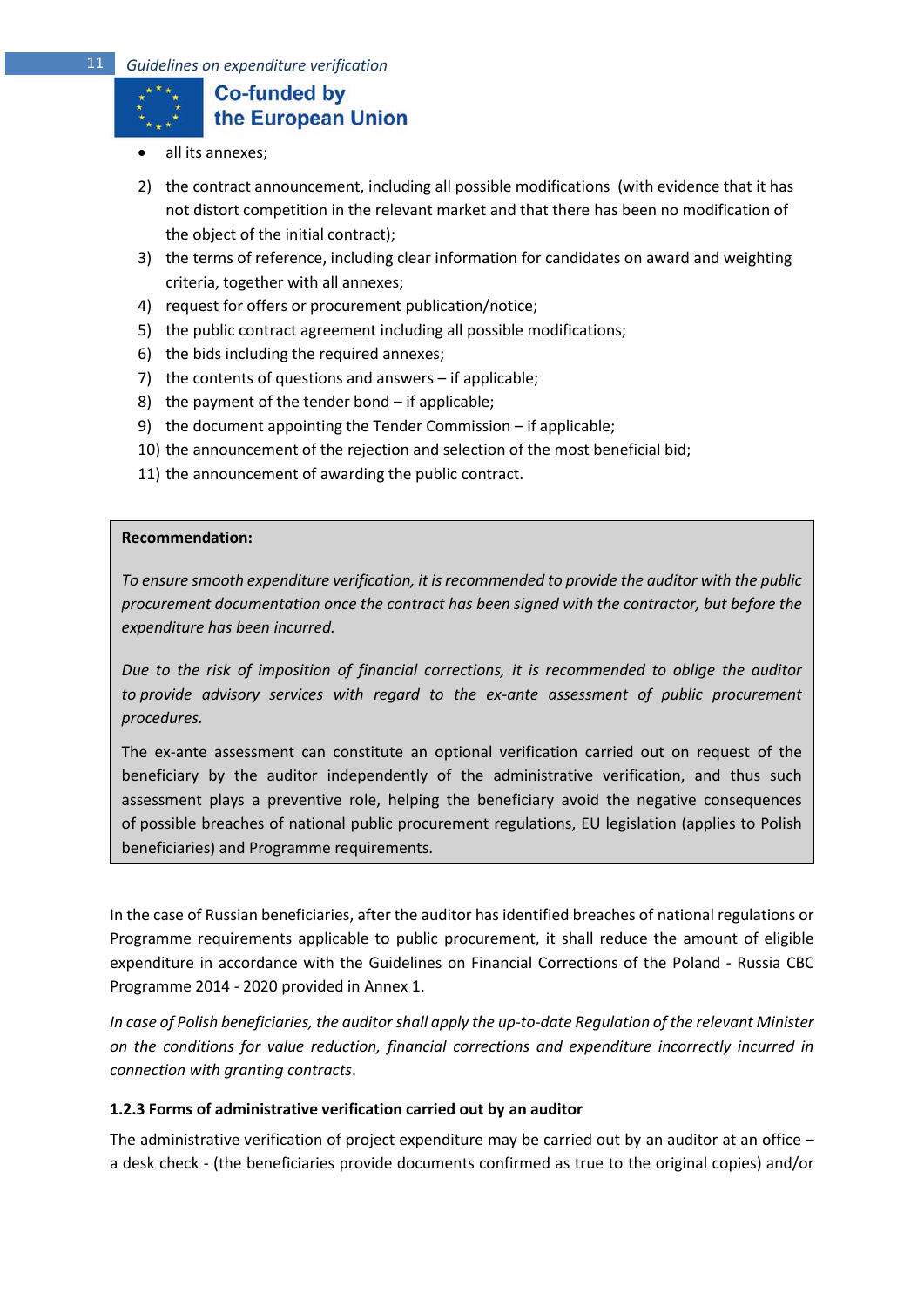at the project implementation site/at the beneficiary's offices – on-the-spot-verification -, based on original documents. The verification covers 100% of expenditure reported by the beneficiary.

The beneficiary submits the project interim/final report in English, while the documentation confirming the regularity of expenditure is in national languages.

The auditor should have access to all documents related to project financing (and accounting systems) as well as to all project-related records and databases, results and outcomes.

Beneficiaries are responsible for delivering the required documentation and provide clarifications to auditors within the time limits set by the auditors.

The administrative verification in form of the on-the-spot verification (at the beneficiary's office) is obligatory in case of purchase of fixed assets by the beneficiary for the unit value equal to or higher than 5000 EUR gross. This type of verification should be carried out until the end of the project implementation, before the final report is submitted.

The on-the-spot verification includes, in particular, checking the following:

- − whether the co-financed goods and services have been delivered;
- − whether the actual progress of the project corresponds to the information presented in the interim/final reports and whether the expenditure declared by the beneficiary in relation to the project implementation has really been incurred and complies with the requirements of the Programme as well as EU and national rules (if applicable);
- − whether separate accounting records are kept for the purposes of the project;
- − whether the originals of the documents, presented by the beneficiary for the administrative verification, are available;
- − whether the conditions of documentation storage and archiving, including ensuring the audit trail, have been met;
- − whether the information and visibility requirements are fulfilled, which is checked by examining the assets (fixed assets/equipment, repair works/construction works completed) purchased as part of project implementation, including:
	- a) verifying the correct usage of the assets whether they are used in accordance with the designated purpose, as well as the assumptions and objectives of the project;
	- b) determining the location and the person using the assets;
	- c) verifying the assets inventory number;
	- d) verifying the correct marking of assets in accordance with the Programme visibility rules.
- − whether the project activities, outputs and results respect the provisions regarding the accessibility of disabled persons;
- in the case of works contracts, whether:
	- a) there are documents confirming the ownership right to the land and/or buildings or the right to manage/use the land and/or building in which the works will be carried out;
	- b) all EU requirements (if applicable) and national requirements applicable in the case of investment/infrastructure project implementation, have been fulfilled (e.g. building permission, notification of works component or other equivalent documents, environmental decisions, environmental impact report, operation permit).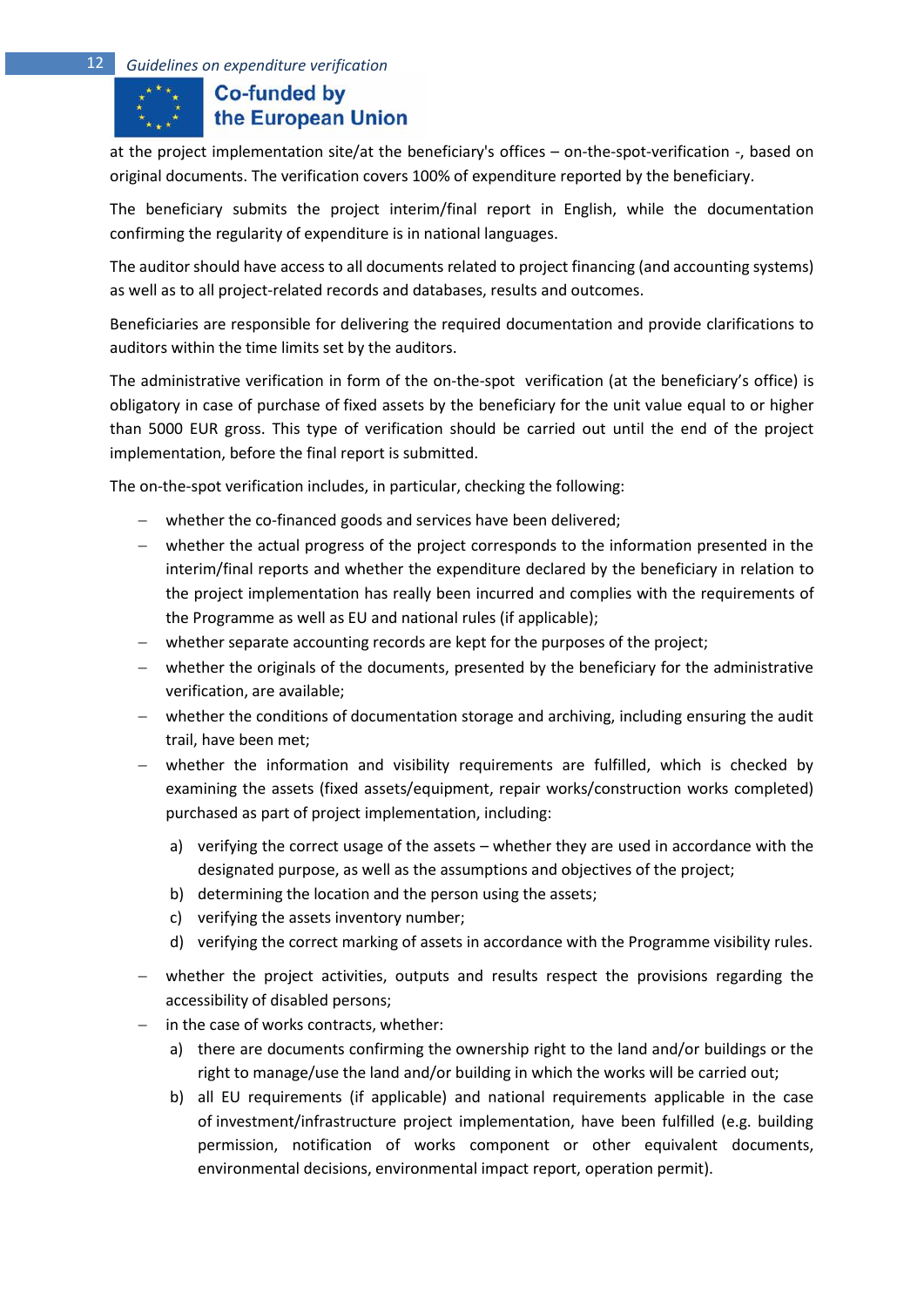

#### <span id="page-12-0"></span>**1.2.4 Post-control documentation**

The correctness of control activities and the scope of the carried out administrative verification is confirmed by the auditor's signature on a certificate, specifying the approved amount of eligible expenditure. The document confirms that the expenditure comply with the rules of expenditure eligibility laid down in the *Programme Manual Part I – Applicant* (applicable to the respective CfPs) and the contract, as well as documents and procedures implemented in the Programme as a consequence of the war.

The template of the certificate is Annex 2 to these Guidelines.

The verification of the project interim/final report is documented by the auditor by filling in and signing a checklist. The template of the minimal scope of such a checklist is Annex 3<sup>6</sup> to these Guidelines for projects and Annex 3a for service contracts (BO) with the restriction that expenditures of the BO are ineligible from 24<sup>th</sup> February 2022 until further notice.

The verification of the compliance of the tendering procedures with the national public procurement regulations is additionally documented by the auditor by filling in and signing a checklist for public procurement's control. The template of the minimum scope of the checklist for public procurement's control is attached as Annex 4 (referring to the public procurements initiated till 31/12/2020) and Annex 4a (referring to the public procurements initiated from 01/01/2021) - for Polish procedures and Annex 5 - for Russian procedures (not applicable from 24<sup>th</sup> February 2022).

## *Applicable only in case of Poland*

Following art. 559 and art 600 of the Public Procurement Law Act, being in force since 1 January 2021, auditors of Polish beneficiaries are obliged to use a questionnaire (Annex 12 to the Guidelines) during verification of public procurement procedures. The auditor before beginning of control process has to send Annex 12 to the beneficiary in order to inform about the scope of public procurement audit and receive information from a beneficiary whether the audited public procurement was a subject to control by the President of the Public Procurement Office or another controlling body.

When verification of the public procurement procedure is finalised the auditor has to send its results to the Polish CCP (by e-mail to address wk@cpe.gov.pl) in a form of Annex 13 to these Guidelines. Annex 12 to the Guidelines filled in by the beneficiary also needs to be forwarded by auditor to the Polish CCP. The CCP will publish results of the public procurement procedure verification on its website.

The auditor is obliged to use the templates mentioned above. The auditor is authorised to use additional tools.

 $<sup>6</sup>$  In case of Polish beneficiaries the auditor shall fill in the checklist constituting Annex 11 should the</sup> expenditure be subject to the principles of competitiveness.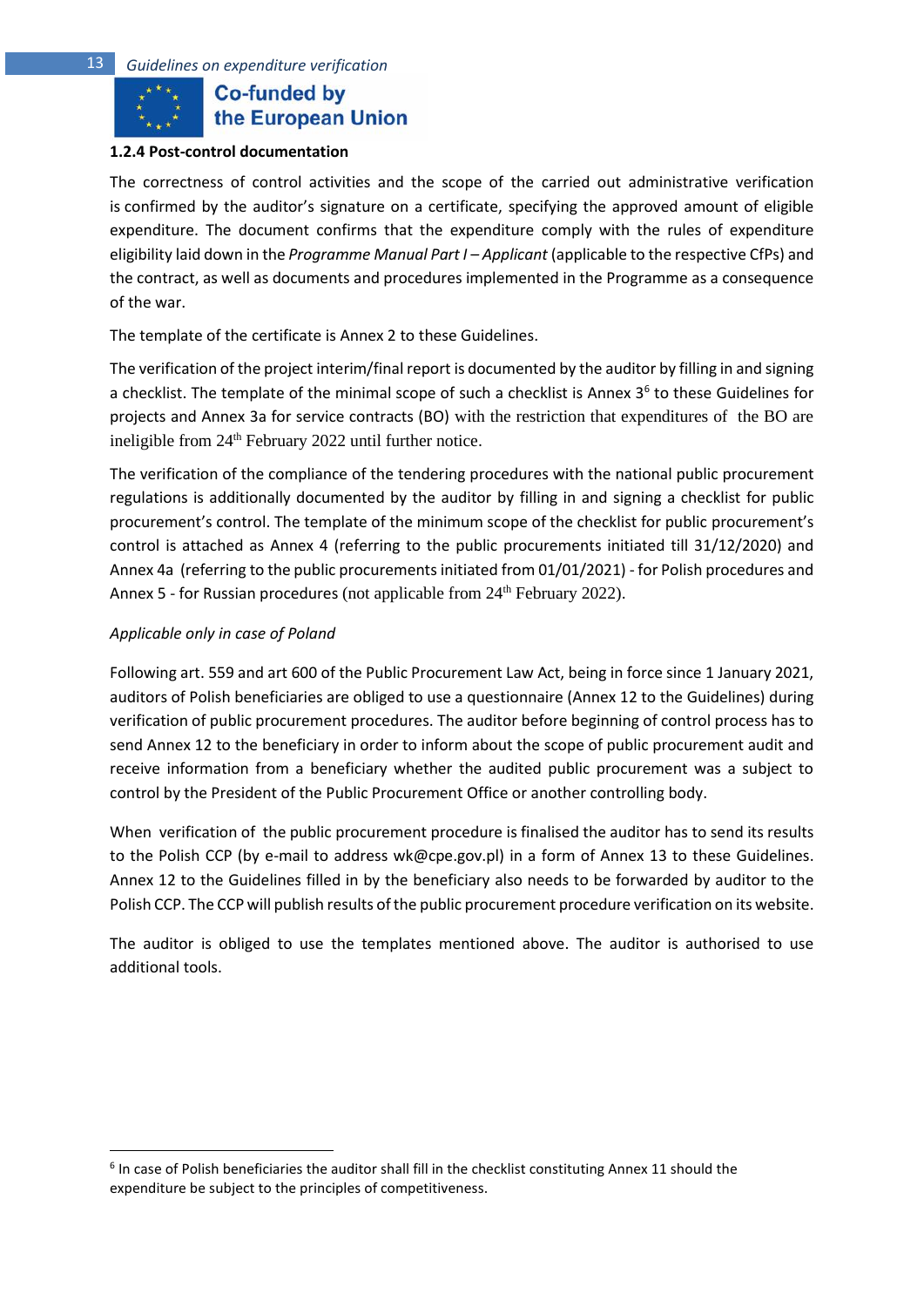#### <span id="page-13-0"></span>**1.3 Requirements applicable to the auditors**

#### <span id="page-13-1"></span>**1.3.1. Auditor independence**

Regardless of ISRS 4400 stipulating that independence is not necessary in relation to agreed-upon procedures, it is required that the auditors fulfils the independence requirements of the IFAC's Code of Ethics for Professional Accountants.

In addition, an auditor's independence is defined as his or her organisational independence from institutional structures and from operational activities of the beneficiary, including activities carried out as part of the project. The impartiality and independence shall be infringed in cases when an auditor has provided assurance, advisory or consulting services relating to the beneficiary's activities within two years preceding the start of project verification service, with the exception of services concerning the verification of projects financed by the European Neighbourhood and Partnership Instrument (ENPI) and the ENI.

The independence shall be breached by holding shares or other titles of ownership of the beneficiary being audited. The impartiality shall be infringed by the occurrence of a conflict of interest<sup>7</sup>, when an impartial and objective fulfilment of the function by the auditor is compromised due to family or emotional reasons, political sympathies or belonging to a state, an economic interest or any other common interest with the beneficiary being audited, providers of services to the verified project or entities involved in implementing the Programme. Such situations shall include actions or relationships, which may be contrary to the beneficiary's interest.

An auditor's independence and impartiality is considered as avoiding any situation that could lead to a conflict of interest, including avoiding situations in which even a theoretical possibility exists that personal interest may outweigh the result of the verification.

The auditor shall disclose to the CCP all significant facts they are aware of, which, if they were not disclosed, could interfere with the perceived objectivity and independence of the verification, they carry out.

The auditor must also be independent from other entities responsible for implementing the Programme, including the JTS, the MA, the AA, and the CCP.

The verification can start only after the previous signing of the declaration of impartiality and confidentiality constituting Annex 6 to these Guidelines.

#### <span id="page-13-2"></span>**1.3.2. Auditor qualifications**

#### **1.3.2.1 Polish auditors' qualifications**

- 1) The auditor must fulfil at least one of the following requirements:
	- a) be a member of the national authority or body for accounting and audit, which is the member of the IFAC;

<sup>&</sup>lt;sup>7</sup> In order to avoid a conflict of interests, persons who conduct the auditor's activities may not have personal or capital ties with the contractors (beneficiaries) . They should be impartial and objective. For conflict of interest, definition of capital and personal ties, please check the Programme Manual I, Chapter "The conflict of interest".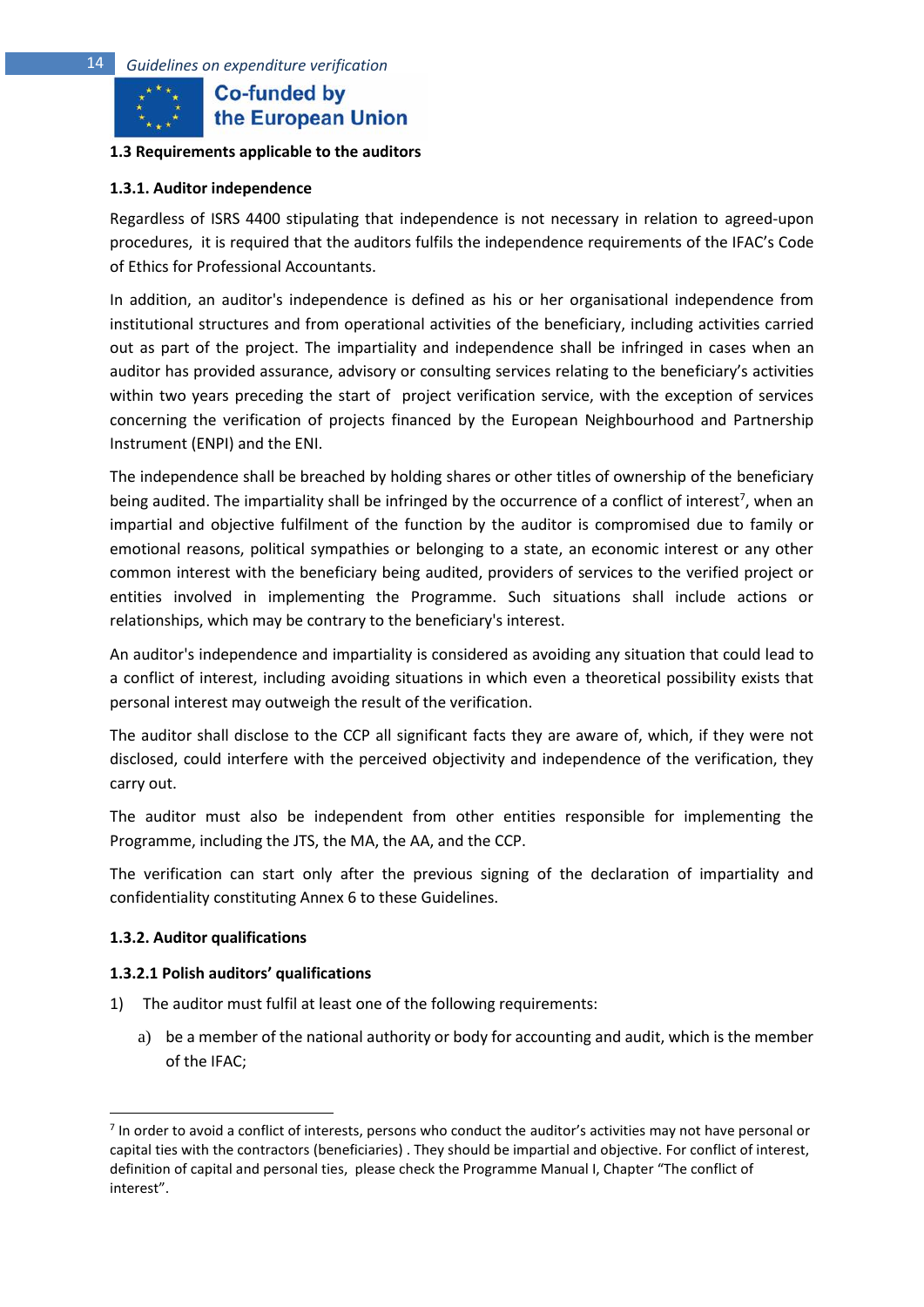- b) be a member of a national accounting or audit authority or entity. If this organisation is not an IFAC member, the auditor must commit to work in accordance with IFAC standards and codes of ethics and must hold at least one of the following certificates: CIA, CGAP, ACCA, CIMA;
- c) be registered as an auditor in the register of auditors maintained by the National Council of Statutory Auditors.
- 2) The auditor who will verify projects in which purchases will be made on the basis of public procurement law must, in addition, fulfil at least one of the following requirements:
	- a) have carried out controls of the correctness of at least 10 public procurement procedures covered by the public procurement law;
	- b) have provided at least 10 legal advisory services concerning public procurement law application, including, among others, issuing written legal opinions, representing before the National Appeals Chamber.
- 3) Each auditor must have an adequate knowledge of English which corresponds to no less than B2 of the Common European Framework of Reference for Languages.

Projects in which purchases under the public procurement law are planned should contract an auditor fulfilling requirements for public procurement procedures verification mentioned under point 2. The qualifications listed in points 1 and 2 may be proven by two auditors (e.g. cooperating under the civil law with another auditor, a cooperation agreement, a firm with several auditors etc.). Qualifications listed under letters (1 - a, b, c, 2 – a, b) must be fulfilled entirely by one auditor (i.e. situations in which e.g. one auditor confirms completing 5 controls and the other also confirms completing 5 controls will not be considered as the fulfilment of the above conditions).

If the project does not foresee purchases under the public procurement law, the correctness of carrying out procedures below the public procurement law thresholds set in the Programme Manual and other relevant documents will be verified by an auditor fulfilling the requirements set in points 1 and 3.

# **IMPORTANT**

*Before selecting an auditor, the beneficiary must estimate and plan public procurement procedures within the project including identification of their subject, object and timeframes, to avoid the situation in which a selected auditor will not be entitled to verify the public procurement procedures.* 

## **1.3.2.2 Russian auditors' qualifications – not applicable from 24th February 2022 until further notice**

- 1) The auditor must fulfil at least one of the following requirements:
	- a) be a member of the national authority or body for accounting and audit, which is the member of the IFAC;
	- b) be a member of a national accounting or audit authority or entity. If this organisation is not an IFAC member, the auditor must commit to work in accordance with IFAC standards and codes of ethics and must hold at least one of the following certificates: CIA, CGAP, ACCA, CIMA;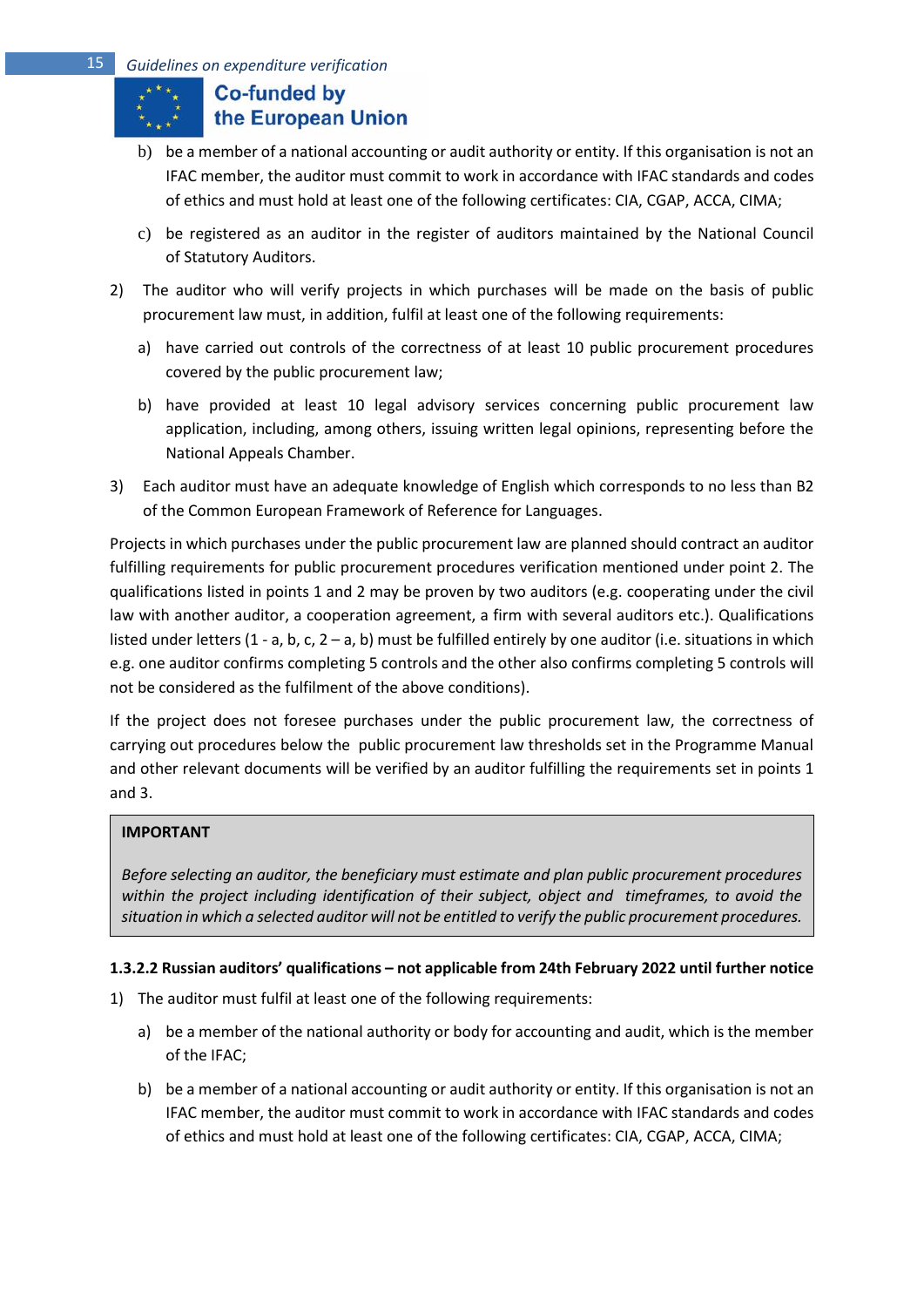- c) be registered as an auditor in the register of auditors maintained by the National Council of Statutory Auditors.
- d) be registered as an auditor in the register of auditors and audit organisations of Self-Regulatory Organization (SROs) of auditors, registered in the Russian Federation.
- 2) When verifying public procurement, the auditor must, in addition, fulfil at least one of the following requirements:
	- a) have carried out controls of the correctness of at least 10 public procurement procedures covered by the public procurement law;
	- b) have provided at least 10 legal advisory services concerning public procurement law application, including, among others, issuing written legal opinions, representing before the National Appeals Chamber.
- 3) Each auditor must have an adequate knowledge of English which corresponds to no less than B2 of the Common European Framework of Reference for Languages.

Projects in which purchases under the public procurement law are planned should contract an auditor fulfilling requirements for public procurement procedures verification mentioned under point 2. The qualifications listed in points 1 and 2 may be proven by two auditors (e.g. cooperating under the civil law with another auditor, a cooperation agreement, a firm with several auditors etc.). Qualifications listed under letters (1 - a, b, c, 2 – a, b) must be fulfilled entirely by one auditor (i.e. situations in which e.g. one auditor confirms completing 5 controls and the other also confirms completing 5 controls will not be considered as the fulfilment of the above conditions).

If the project does not foresee purchases under the public procurement law, the correctness of carrying out procedures below the public procurement law thresholds set in the Programme Manual and other relevant documents will be verified by an auditor fulfilling the requirements set in points 1 and 3.

# <span id="page-15-0"></span>**1.3.3. Auditor approval procedure**

# **1.3.3.1. Approval procedure in Poland**

The beneficiary is responsible for selecting an auditor in accordance with the appropriate public procurement procedures and ensuring that the auditor fulfils requirements on auditor independence and qualifications laid down, respectively, in points 1.3.1 and 1.3.2 of these Guidelines.

## **IMPORTANT**

At the stage of drafting the documentation on auditor selection, it is recommended to foresee the possibility to withdraw from/terminate the signed contract for project expenditure verification if the auditor is not approved by the CCP or introduce a note that the agreement will be signed only after the CCP approval is issued.

The auditor specified by the beneficiary must be approved by the CCP. In order to receive the approval, the beneficiary presents a checklist indicating the proposed auditor, and:

**1)** declaration of impartiality and confidentiality of the auditor;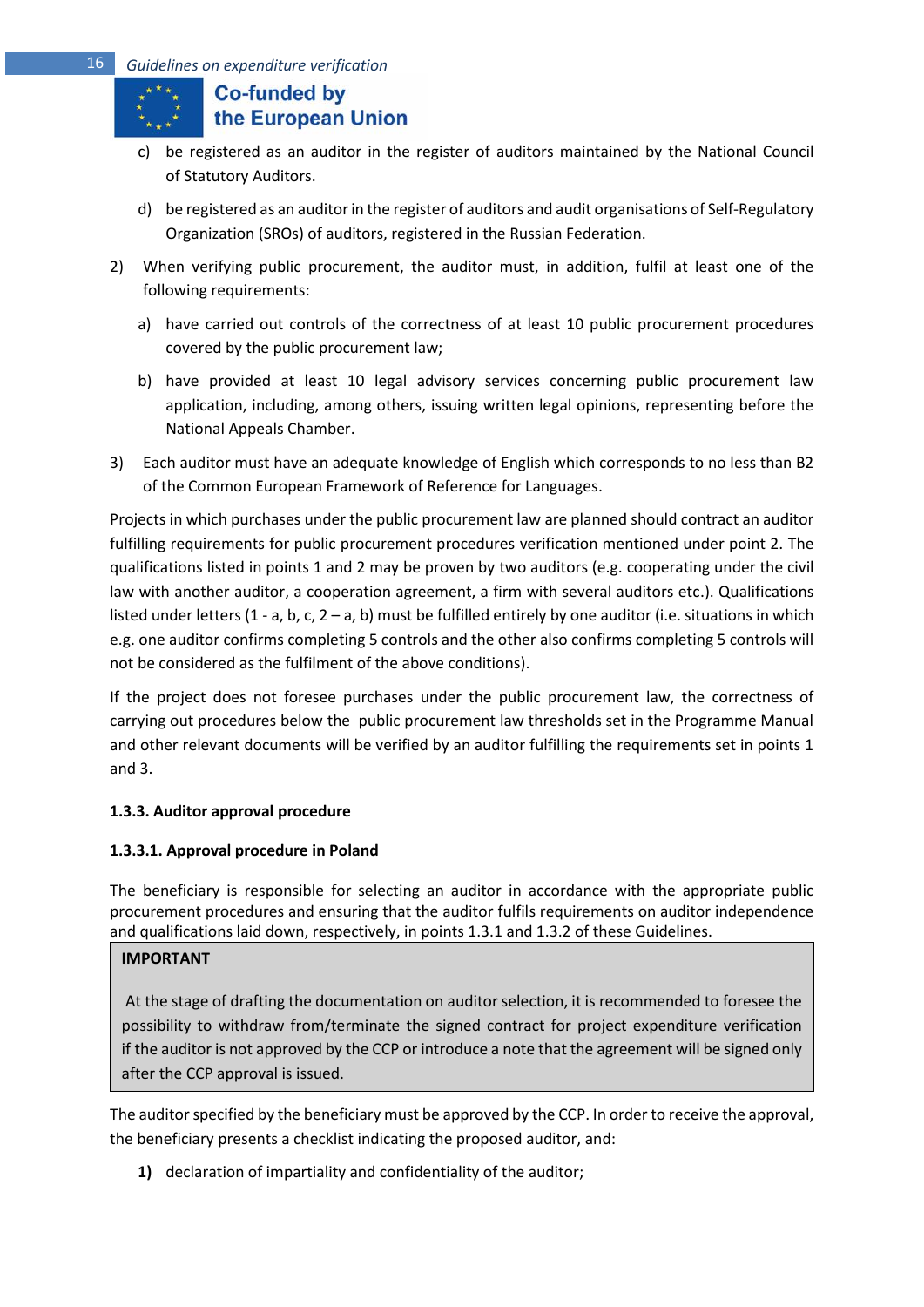- **2)** documents confirming the auditor's qualifications, e.g. certificates<sup>8</sup>;
- **3)** documents determining the scope of tasks and the area of the auditor's responsibility, e.g. an agreement;
- **4)** in case of public procurement controls, it is necessary to present additional documents confirming that the auditor fulfils the conditions for verifying public procurement procedures, e.g. a list of services carried out.

The positive assessment of the candidate by the CCP shall be documented by issuing a document confirming the auditor's approval and sending it to the beneficiary and the JTS. The CCP should send the approval of the auditor to the beneficiary within 21 working days from receiving documents from the beneficiary considering there is no need for clarifications/additional documents.

The LB is responsible for informing the JTS about auditors selected in the project by all partners after it has been approved by the CCP.

The checklist template for the auditor's approval is attached as Annex 7 to these Guidelines. The template of the auditor's approval decision is attached as Annex 8.

If the beneficiary cannot guarantee the independence of the project auditor or the auditor's qualifications do not meet the minimum requirements, the CCP has the right to request the change of the proposed auditor.

Project expenditure may not be verified and reported before an approval of an auditor. Consequently, the auditor's selection procedure should start immediately **after receiving a notice that the project has been approved for co-financing.** 

## **IMPORTANT**

*A beneficiary should submit an application for an auditor's approval not later than within three months from the date of GC signature, in case the CCP does not give its approval, the procedure of the auditor's selection can be repeated before the deadline for submission of the 2nd request for payment to the JTS.* 

## **1.3.3.2. Approval procedure in the Russian Federation – not applicable from24th February 2022 until further notice**

In line with point 3.6 and 3.7 of the JOP the Russian CCP shall set up the criteria for the auditors and the official register of auditors meeting the criteria. The beneficiaries shall select the auditors from the afore-mentioned register.

A Register of auditors and a Register of auditing companies are approved by the Ministry of Finance of the Russian Federation can be found on the Ministry of Finance of Russia's official website: [https://www.minfin.ru/ru/perfomance/audit/reestr\\_audit/](https://www.minfin.ru/ru/perfomance/audit/reestr_audit/)

The Registers contain verified auditors and auditing companies. The process of selecting them will also be held in accordance to the national legislation on a competitive basis. Russian beneficiaries

<sup>8</sup> For the purpose of proving the knowledge of English, the presentation of a self-declaration is acceptable.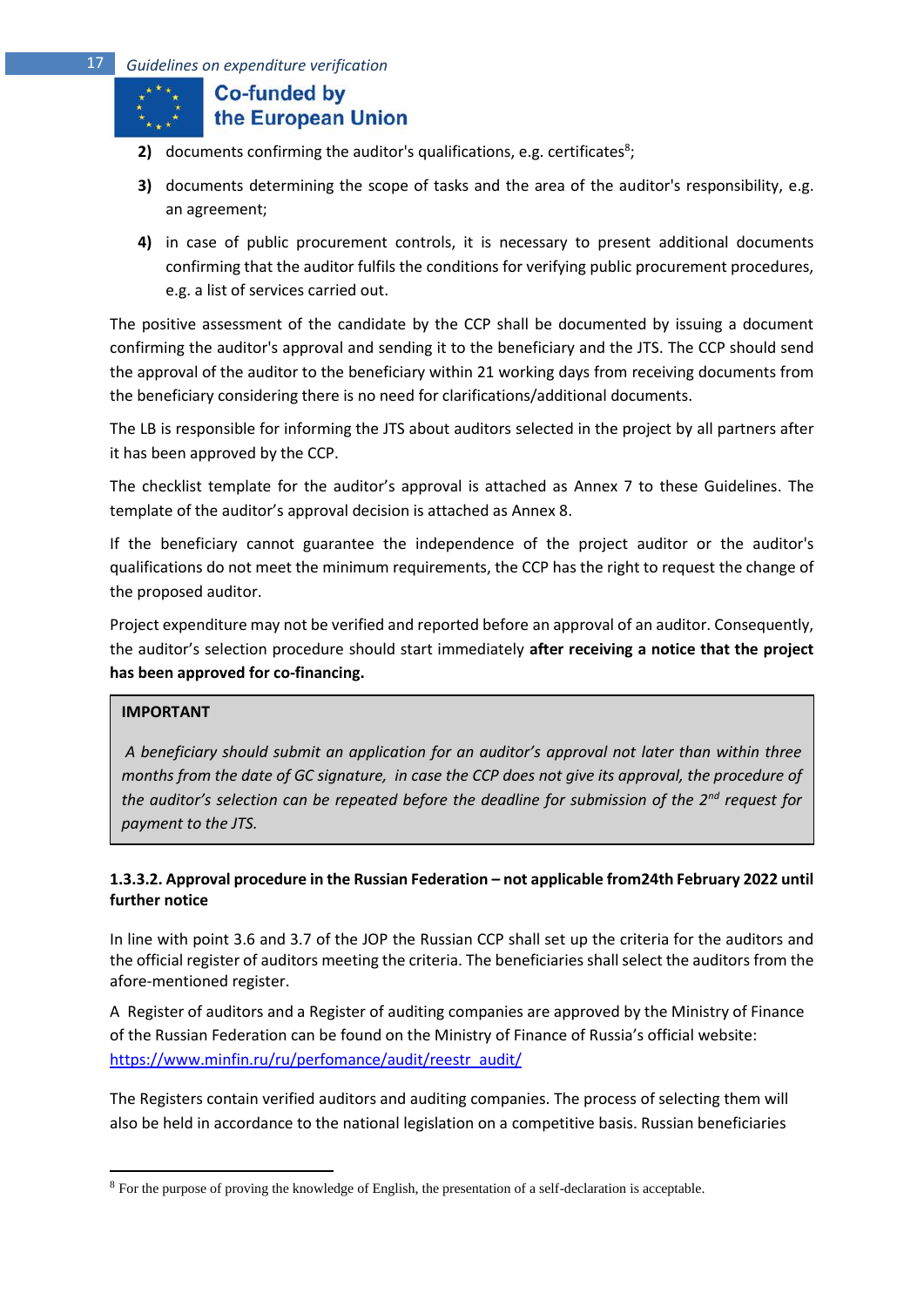being the public institutions shall select the auditors via tender procedures. The tender procedures for project activities can be carried out only after signing of the partnership agreement and the grant contract.

*Participating countries are responsible for ensuring that independent from beneficiaries auditors or civil servants selected for the purpose of verifying expenditure incurred by beneficiaries from the territory of a given country, meet the minimum scope of competence specified in art. 32 of the IR and are obliged to use the procedure of the examination of expenditure in accordance with the standards indicated in this article.*

#### **IMPORTANT**

Russian beneficiaries should provide the JTS with information on the auditor's selection not later than within three months from the date of GC signature.

## **1.3.3.3. Expelling auditors**

The CCP shall withdraw the approval/remove the auditor from the list of auditors and request their replacement, in particular if the MA/JTS/CCP finds:

- significant irregularities in the amount approved by the auditor;
- major errors in expenditure verification, including repetitive shortcomings of similar nature, which indicate that a given area covered by the verification has not been controlled;
- failure to cooperate, including not providing clarifications, information or documents on request and within the deadlines laid down by the MA/JTS/CCP and other entities authorised to control the project, or the failure to submit notes on irregularities;
- a refusal to be controlled by the JTS/CCP and other authorised control institutions;
- if ineligible expenditure is found by other entities authorised to control, if the auditor does not perform the re-verification of expenditure previously approved with a view to the occurrence of the same type of ineligible expenditure or the non-performance of other control follow-up recommendations which affect the verification carried out;
- evidence of a conflict of interest and loss of impartiality in relation to the project beneficiary.

#### <span id="page-17-0"></span>**2. EXPENDITURE VERIFICATION**

#### <span id="page-17-1"></span>**2.1. Expenditure verification stages**

Before the interim/final report is submitted to the JTS for approval, it must be verified by an auditor. Every beneficiary selects its own auditor responsible for the administrative verification of expenditure for the part of the project implemented by that beneficiary.

Only expenditure verified and approved by an auditor for a given beneficiary may be considered eligible within the project and presented for the final approval of the JTS.

In order to ensure transparency, all documents confirming the verification of expenditure by auditors must be available for additional project controls to be carried out by other authorised entities. The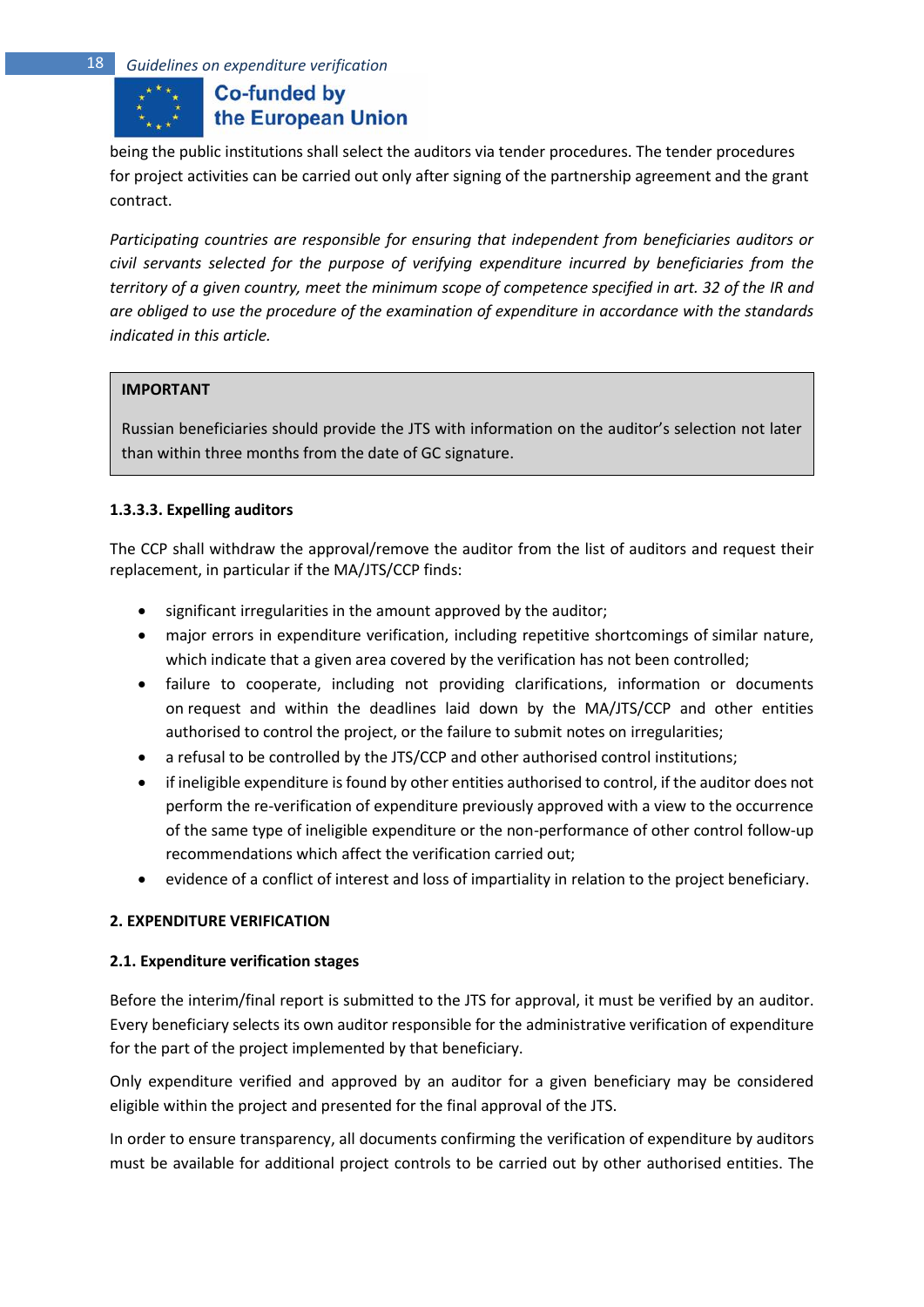auditor is obliged to document the course and the results of the verification in a way that will enable a reassessment of the verification (by another auditor or another authorised entity) based on the documents collected during the expenditure verification process.

The LB receives post-control documents from all beneficiaries, which confirm that auditors have carried out the verification, including:

- the original certificates signed and dated by auditors together with interim/final reports (together with the list of expenses included in the given report signed by the auditor (last sheet of the financial report - List of expenditure)) verified by auditors (Annex 2);
- the checklists for individual beneficiaries' reports signed and dated by auditors (Annex 3<sup>9</sup>);
- the checklists for public procurement controls (if applicable) signed and dated by the auditors (Annexes 4, 4a, 5);
- the checklists for the verification of competitiveness principles for Polish beneficiaries (if applicable) signed and dated by the auditors (Annex 11 or Annex 11a).

**The above-mentioned rules may not be applicable due to the new procedures implemented as a consequence of the war. The subsidiary contracts as well as Supplement to the Programme Manual must be observed.**

a. Having received the above post-control documents (, the LB drafts a consolidated narrative and financial project report, presenting data of all beneficiaries (including the LB). If the Russian Beneficiary declines to report, the Polish Lead Beneficiary may omit the individual report of the Russian Beneficiary on the basis of § 8 of the Partnership Agreement.

Then the following documents are forwarded to the JTS:

- consolidated report;
- original certificates (Annex 2) together with the list of expenses included in a given report signed and dated by the auditor (last sheet of the financial report - List of expenditure) for each project partner;
- the checklists for individual beneficiaries' reports signed and dated by auditors (Annex  $3^{10}$ ) together with all checklists signed and dated by the auditors (public procurement controls, verification of competitiveness principles etc.).

# **The above-mentioned rules may not be applicable due to the new procedures implemented as a consequence of the war. The subsidiary contracts as well as Supplement to the Programme Manual must be observed.**

The JTS should verify the report within the deadline of 21 days. Verification of the report (including its scope and all the deadlines associated with it) by the JTS follows the rules laid down in the JTS Procedures Manual. If clarifications from the beneficiary are necessary, the deadline for the verification is suspended and further verification is continued without undue delay after the beneficiary's clarifications have been received.

<sup>9</sup> Annex 3a in case of BO with reservation to the cut-off date

<sup>10</sup> Annex 3a in case of BO with reservation to the cut-off date.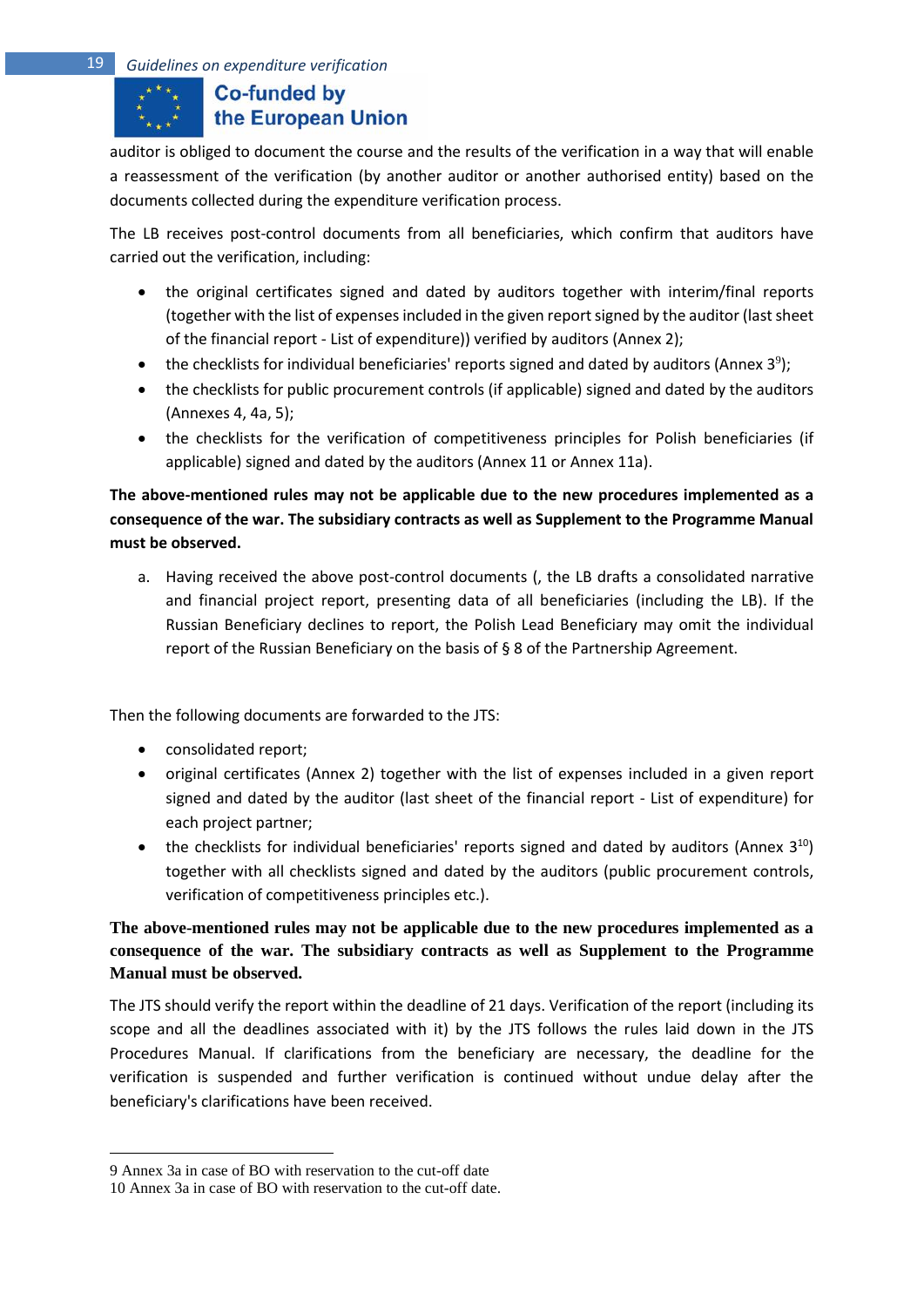After the JTS has approved the report in the SL2014, the JTS informs the MA of its approval via email. The MA in accordance with the article 32.2 of the IR takes the final decision as to the regularity of the submitted report, which includes the amount of all the expenditures verified and approved by external auditors. At this stage, the MA may ask the JTS for clarifications or corrections, it may return the report for corrections to the LB or to the auditor. The MA confirms correctness of the report in the system, i.e. SL2014, before the payment may be further proceeded.

If the MA decision is positive the JTS issues the payment order and sends it to the Department of Budget for the payment to be made.

## <span id="page-19-0"></span>**2.2. Deadlines for the interim/final report preparation and the verification by an auditor<sup>11</sup>**

When submitting reports that are subject to certification, the LB must respect the following deadlines:

- The first interim report shall be submitted no later than 1 year after the start of implementation of the Project (it may be submitted earlier – once 70% of the pre-financing payment has been spent) with reservation to the rules applied due to the war;
- Final report (narrative and financial parts) submitted to the Joint Technical Secretariat not later than 3 months after the end of implementation with reservation to the rules applied due to the war.

Coordination of work between the project beneficiaries and auditors falls under the responsibility of the LB. It is recommended that the entire process of preparation and delivery to the JTS of the consolidated narrative and financial project report, the request for payment and control documents issued by all auditors to the JTS, does not exceed 3 months<sup>12</sup> with reservation to the rules applied due to the war. Recommendations concerning the organization of work related to the preparation of interim and final reports within 3 months are presented below.

Due to the responsibility of the auditors in the expenditure verification system, they should receive the documentation confirming the regularity of expenditure incurred by the beneficiary duly in advance. The expenditure verification by the auditor is assumed to take about 1.5 month. Consequently, it is recommended that the individual narrative and financial interim/final report of the project should be provided to the auditor no later than 14 calendar days after the end of the reporting period.

At the same time, the efficiency of the verification greatly depends on the quality and completeness of the documentation drawn up by the beneficiary as well as smooth and prompt submission of clarifications and documents.

In addition, it is recommended that the LB drafts a consolidated narrative and financial report within 21 calendar days from the end of the verification by the auditors (including the time necessary to transfer the original post-control documents from individual beneficiaries to the LB) and submit the

<sup>&</sup>lt;sup>11</sup> Point 2.2 does not apply to Programme BO, they have 2 months to submit their financial report. Deadlines for expenditure verification should be negotiated with respective BO.

<sup>&</sup>lt;sup>12</sup> Deadline for the Final Report receipt by the JTS is indicated in the GC and makes 3 months after the project implementation period.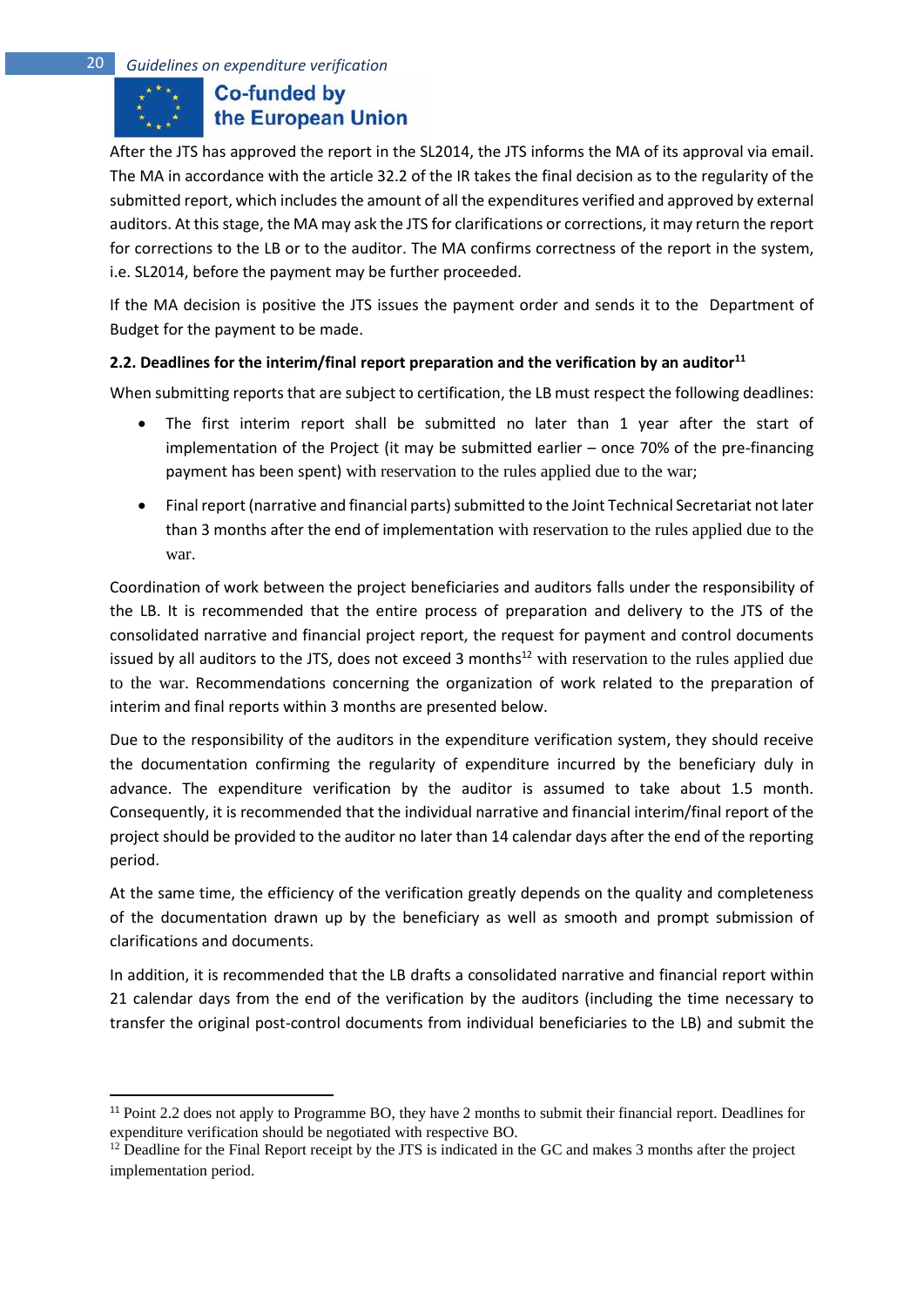# **Co-funded by** the European Union

required documentation without any delay to the JTS (about 7 days are needed for the delivery of original documents by post to the JTS premises).

## <span id="page-20-0"></span>**2.3. On-the-spot verification by the JTS**

The JTS is in charge of the on-going monitoring of project implementation. As part of its monitoring duties, the JTS carries out, among others, on-the-spot verification. The on-the-spot verification may be performed in cooperation with the Polish CCP upon the request of the MA/JTS. This verification is carried out at the offices of the LB/beneficiary of the project or at any other location related to the project implementation. In duly justified cases, when on-the-spot verification at the offices of the LB/beneficiary is impossible (e.g. because of the restrictions introduced by the authorised bodies), the verification may be conducted remotely, e.g. using the on-line tools, after obtaining prior acceptance of the MA for such a way of performing on-the-spot activities.

Part of the verification duties (as specified in Annex 9, part b) may be performed as a desk-check. During such controls the implementation of the entire project or part of it is verified.

The on-the-spot verification scope includes:

- 1) verifying the actual implementation of the project and the actual substantive progress;
- 2) verifying and confirming the activities carried out and their compliance with the contract as well as the information presented in project progress reports;
- 3) an analysis of the project outputs and achievement of project objectives.

The on-the-spot verification shall be carried out using a sample of projects specified in the annual onthe-spot verification plan<sup>1314</sup>. In exceptional cases, it may also be carried out at the request of the MA, in particular in cases of a suspicion of occurrence or actual occurrence of irregularities having the nature of financial fraud.

Projects are selected for an annual on-the-spot verification plan based on a risk analysis<sup>15</sup>. The methodology of selecting a sample for on-the-spot verification is specified in the JTS procedures. Within the framework of the methodology, the JTS also takes into account the results of the project quality assessment.

The main topics taken into account as part of the quality assessment are as follows:

- project implementation progress;
- project implementation delays;
- errors and gaps in reports;
- suspected infringements during project implementation;
- information on control and management risks at the LB/beneficiary institution (frequent changes in management, poor communication with the JTS and between beneficiaries, etc.);
- information from the LB/beneficiary, the MA or another institution regarding the problems in the project;
- numerous ineligible expenditure declared by the beneficiary in its reports;

<sup>&</sup>lt;sup>13</sup> The Annual On-the-spot Verification Plan shall be drawn up in accordance with the rules laid down in the JTS Procedures Manual.

<sup>&</sup>lt;sup>14</sup> With exception of the Technical Assistance project implemented by the BO.

<sup>&</sup>lt;sup>15</sup> With exception of the Technical Assistance project implemented by the BO.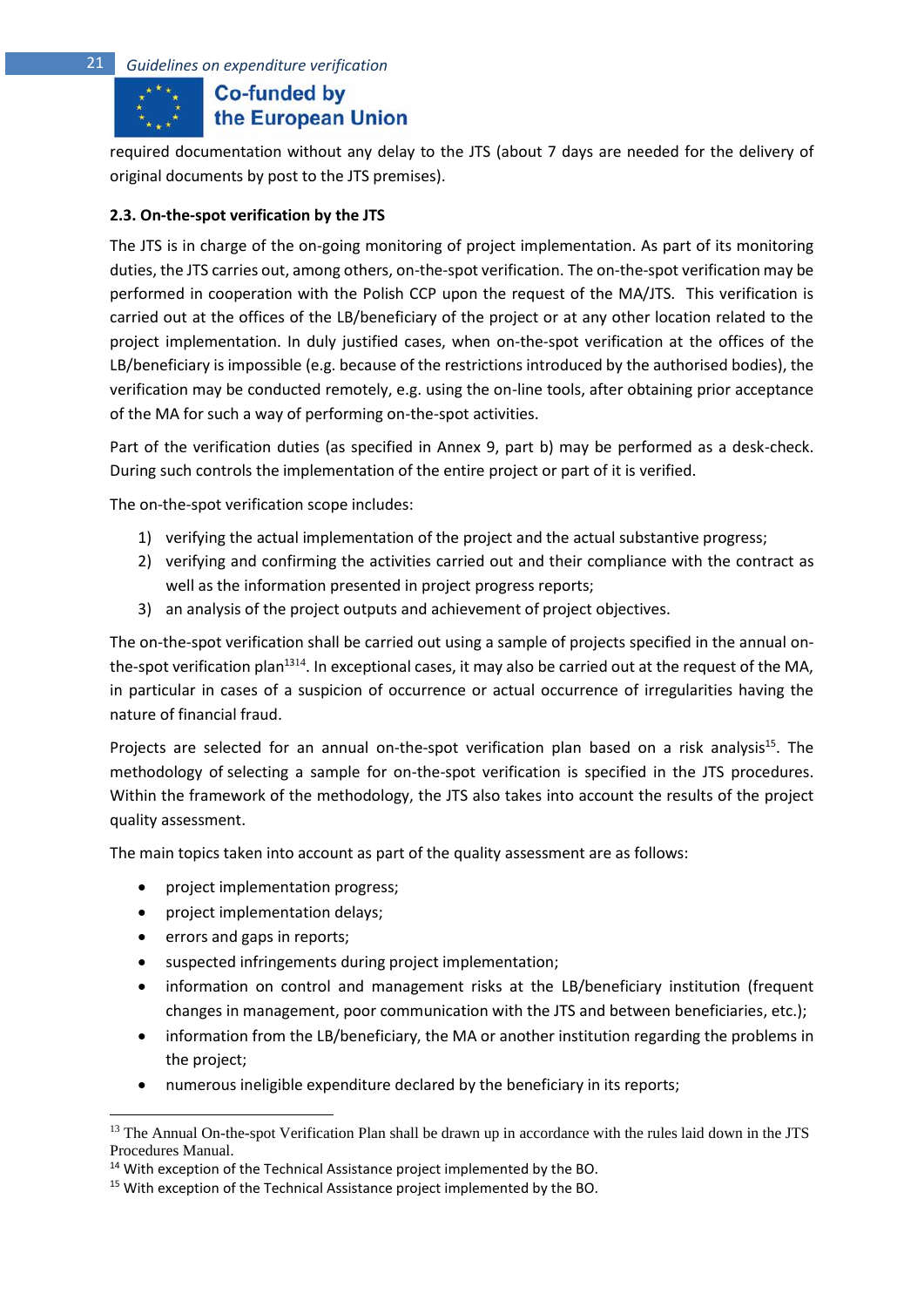• results of conducted monitoring visits.

A project may be included in an annual on-the-spot verification plan upon the request of the LB/beneficiary.

A beneficiary is notified of the date of the on-the-spot verification at least 5 working days before its starting date. This notice is sent by email or fax. If the on-the-spot verification is conducted on the request of MA (in cases of a suspicion of occurrence or actual occurrence of irregularities having the nature of financial fraud), a beneficiary to be verified might be informed later than 5 working days in advance.

The scope of on-the-spot verification shall comply with the attached control checklist (Annex 9 for projects / Annex 9a for service contracts).

Regardless of the above on-the-spot verification, the JTS may also conduct monitoring visits to the project. Monitoring visits may be performed in cooperation with Polish CCP. The scope of the monitoring visit is limited. The JTS /CCP staff members performing the monitoring visit verify only selected elements of project's implementation (e.g. promotional event, conferences, workshops, seminars, action workgroup meetings, location of investment, tender documentation etc.). **Postcontrol procedure:**

- **1)** Having carried out on-the-spot verification of the beneficiary, within 30 calendar days the JTS prepares and sends to the beneficiary On-the-spot Verification Report containing a list of the irregularities and errors found by the JTS as well as possible questions or recommendations issued by the JTS. On-the-spot Verification Report is also sent to the auditor of the beneficiary for the information purposes.
- **2)** The cover letter to the On-the-spot Verification Report must obligatorily contain a note that the LB/beneficiary can make justified written objections to the content of the Report within 14 calendar days of its receipt.
- **3)** The beneficiary has 14 calendar days from the receipt date of the Report to respond and to send the required information, documents, etc. to the JTS.
- **4)** If the JTS does not find shortcomings or irregularities during the on-the-spot control, and the LB/beneficiary does not make objections to the contents of the On-the-spot Verification Report and sends the signed Report copy to the JTS, the report submitted to the beneficiary shall be final.
- **5)** If the LB/beneficiary submits objections to the content of the Report, the JTS shall consider them within 14 calendar days from the date of receiving these objections, and:
	- a) If the JTS finds them partially or fully justified  $-$  it shall draft the final version of the Report, including a written position regarding the objections and shall send it to the beneficiary within 14 calendar days;
		- or
	- b) If the JTS rejects the objections made by the controlled entity  $-$  it shall draw up a written position on the objections and shall sent it to the beneficiary within 14 calendar days.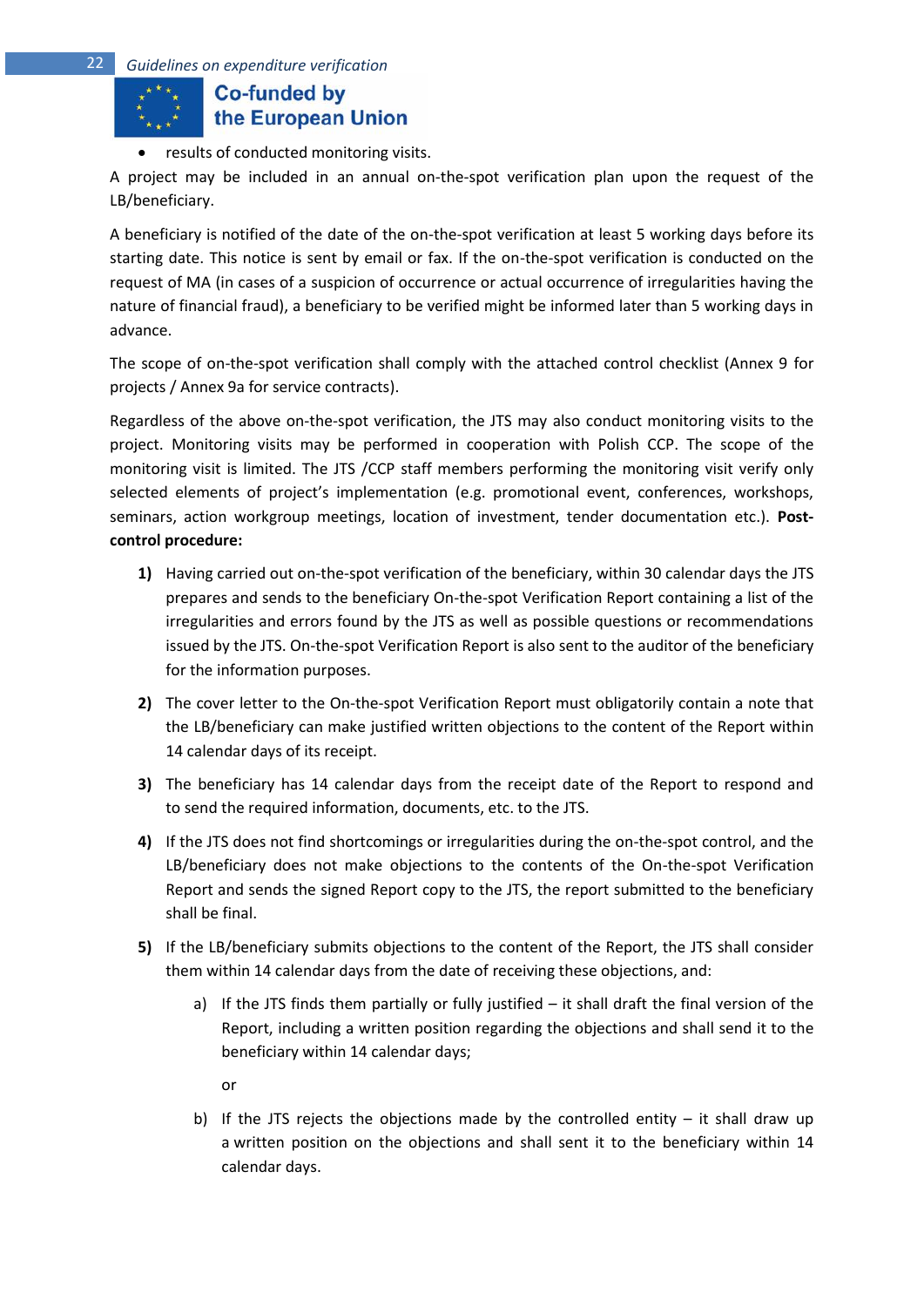- **6)** If the LB/beneficiary withdraws from its objections, the JTS shall not consider them.
- **7)** During the consideration of the objections referred to in point 5 above, the JTS shall carry out additional control activities or shall request the LB/beneficiary to present documents or provide additional clarifications. In each case when the JTS takes the above action, this suspends the deadline (14 days) until such clarifications or documents have been received or by the day when the JTS completes additional control activities. In this case, the JTS notifies the LB/beneficiary regarding deadline's prolongation without delay.
- **8)** If the On-the-spot Verification Report contains a finding of ineligible expenditure, the JTS promptly issues and sends an Irregularity Note on this irregularity to the MA.
- **9)** If the JTS formulates post-control recommendations, the method of their implementation is subject to the JTS verification through 'correspondence verification' (based on the documents provided by the beneficiary) or via on-the-spot follow-up verification. The JTS decides on the method of verifying post-control recommendations, taking into account the nature of the recommendations issued.

The scope of the control has been further described in the *Programme Manual* (applicable for the proper call for proposals).

## <span id="page-22-0"></span>**2.4. Reporting irregularities**

During the project implementation period, as well as after its completion, there may be some cases when expenditure approved by an auditor is found ineligible, e.g. during the project implementation monitoring, as a result of financial verification of expenditure or during the project sustainability period i.e. after the project's end. In particular, the requirement to report irregularities may arise as a consequence of verifications and controls conducted by authorised and competent authorities, i.e. the JTS, the CCP, the MA, the EC and the AA and/or as a result of control activities performed by the project's auditor.

In case of finding an ineligible expenditure previously approved - – regardless of who had found the ineligible expenditure (e.g. AA,), the auditor of the respective project shall promptly notify the JTS and the LB of the project.

In such cases, the auditor shall prepare and submit an Irregularity Note (Annex 10) to the JTS within **5 working days from the date of the administrative finding of the irregularity.** After its initial revision, the Irregularity Note is promptly forwarded by the JTS to the MA.

For any irregularities identified by an auditor or other authorised control bodies, the date of the administrative finding is:

| The stage of finding an<br>irregularity | <b>Findings in writing</b>           | The date of administrative<br>finding |
|-----------------------------------------|--------------------------------------|---------------------------------------|
| Project report verification             | A checklist of the project<br>report | Date of Certificate signature         |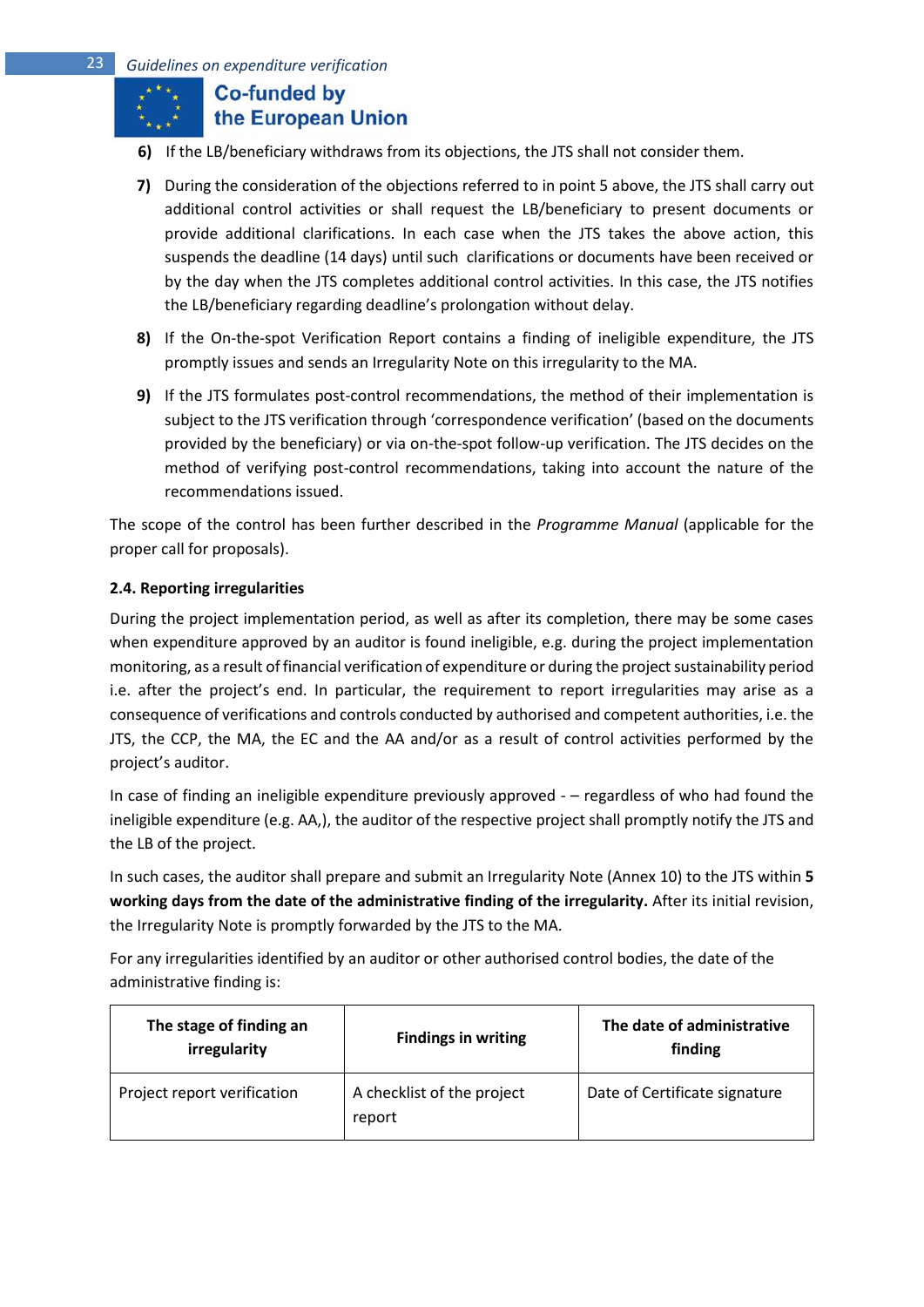| On-the-spot verification | Date of signing the final        |
|--------------------------|----------------------------------|
| report/post control      | version of the on-the-spot       |
| information              | verification report/post control |
|                          | information                      |
|                          |                                  |

The Irregularity Note should be posted to:

## **Joint Technical Secretariat**

**of the Poland-Russia Cross-border Cooperation Programme 2014-2020 Center of European Projects 14 Głowackiego Street 10-448 Olsztyn**

**email: plru@plru.eu.**

The auditor shall also follow the instructions of the JTS/MA laid down in the response to the Irregularity Note and/ or shall revise the note at a request of the JTS/MA. The auditor shall closely cooperate with CCP as regards the ineligible expenditure and provide all necessary explanations.

With respect to any findings of external controls, the auditor shall furthermore cooperate closely with the project partner and provide explanations in the deadlines set by the control bodies.

If a project is at its implementation stage and it is still possible to deduct ineligible expenditure from the next payment to the beneficiary, the JTS, following an agreement with the MA, informs the MA of the irregularity by sending an Irregularity Note to the MA. In the due course, the JTS follows the instructions of the MA provided in the MA's official letter regarding a particular irregularity.

As a general rule, the JTS on MA's request deducts the ineligible amount from the approved total of eligible expenditure of the currently verified report by using appropriate information (provided in an Irregularity Note and an official letter of the MA requesting the deduction of an ineligible amount) in the request for payment.

The MA records the amount recovered in the SL2014 and requests the JTS to notify the beneficiary in writing about the deduction/offsetting.

Similarly, if the project is at its final stage of implementation, the JTS deducts the ineligible amount indicated in an Irregularity Note from the balance payment upon an official letter of the MA requesting the deduction from the final balance payment.

When the deduction of ineligible amounts from the interim/final balance payment is not possible (or the amount to be recovered exceeds the amount to be paid) the MA makes a decision on sending a call for payment to the LB. The call for payment contains information on the amount due and the due date for making the payment.

Similarly, if ineligible expenditure is found in the project by an auditor or another external institution after the final balance has been already approved, the MA issues a call for payment to the LB and recovers the amounts unduly paid. As a general rule, if the due amount is not settled by the LB by the payment due date indicated in a call-for-payment, the MA starts the contentious recovery case and reports it to the European Commission.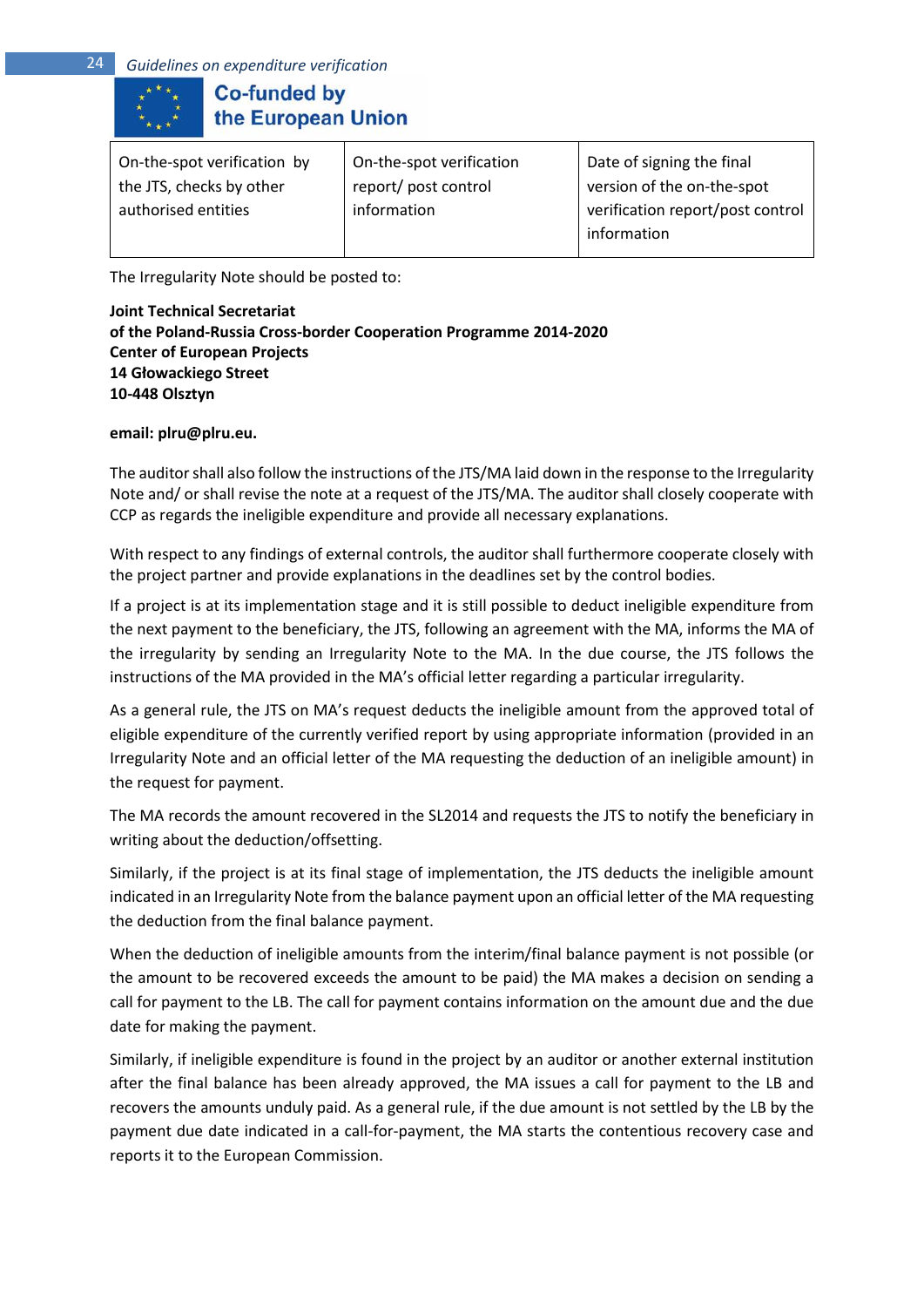If the amount due is higher than the amount of the next payment to the LB, or for some other reason, the deduction from the next payment is not possible, the MA takes actions to recover the payment due, using all possible legal means.

The Irregularity Note (template) is attached as Annex 10.

## <span id="page-24-0"></span>**2.5. Procedure for reporting objections to the result of the auditor's verification**

A beneficiary has the right to appeal from the result of the auditor's verification to the JTS.

The JTS shall examine the beneficiary's objections within not more than 21 calendar days from the date of receiving the objections.

In the process of examining the objections, the JTS has the right to perform additional verification, request additional documents or clarifications. In each case when the JTS takes the above action, this suspends the deadline (21 days), until such clarifications or documents have been received or by the day when the JTS completes additional control activities. The JTS shall promptly notify the beneficiary about the prolongation of the deadline.

The result of the JTS' control shall be final and the beneficiary shall not have the right to further appeal the JTS' objections. The expenditure recognized as eligible in consequence of resolving the objections shall be approved by an auditor in the next report in which they shall be presented again by the beneficiary (does not apply to the final report). In situations when the beneficiary's appeal, related to expenditures declared in the final report, are recognized as valid by the JTS, the beneficiary shall submit the final report again, including the expenditure that JTS has confirmed eligible. As provided by art. 48 of the IR, all costs incurred should be paid before the submission of the final report. They may be paid afterwards, provided they are listed in the final report together with the estimated date of payment.

## <span id="page-24-1"></span>**3. PROJECT VERIFICATION BY OTHER ENTITIES**

## <span id="page-24-2"></span>**3.1 Quality controls by the CCP – not applicable to the Russian projects from 24th February 2022 until further notice**

The Polish CCPcontrols the quality of the administrative verification by an auditor. The purpose of the control is to ensure correctness of the auditors' verification.

Auditors are selected for the quality control based on the sample of projects selected by the JTS for on-the-spot verification<sup>16</sup>. Furthermore, the quality control may be launched after finding out about some existing or potential irregularities in the administrative verification of an auditor. The quality control may be conducted as an administrative verification or on-the-spot verification.

The CCP shall have the right to request from an auditor: clarifications, accounting documents and other additional documents confirming eligibility of expenditure.

An auditor has an obligation to be subject to the CCP control and deliver documentation necessary for the control confirming eligibility of expenditure.

 $16$  With exception of the Technical Assistance project implemented by the BO, which is verified once during contract implementation period.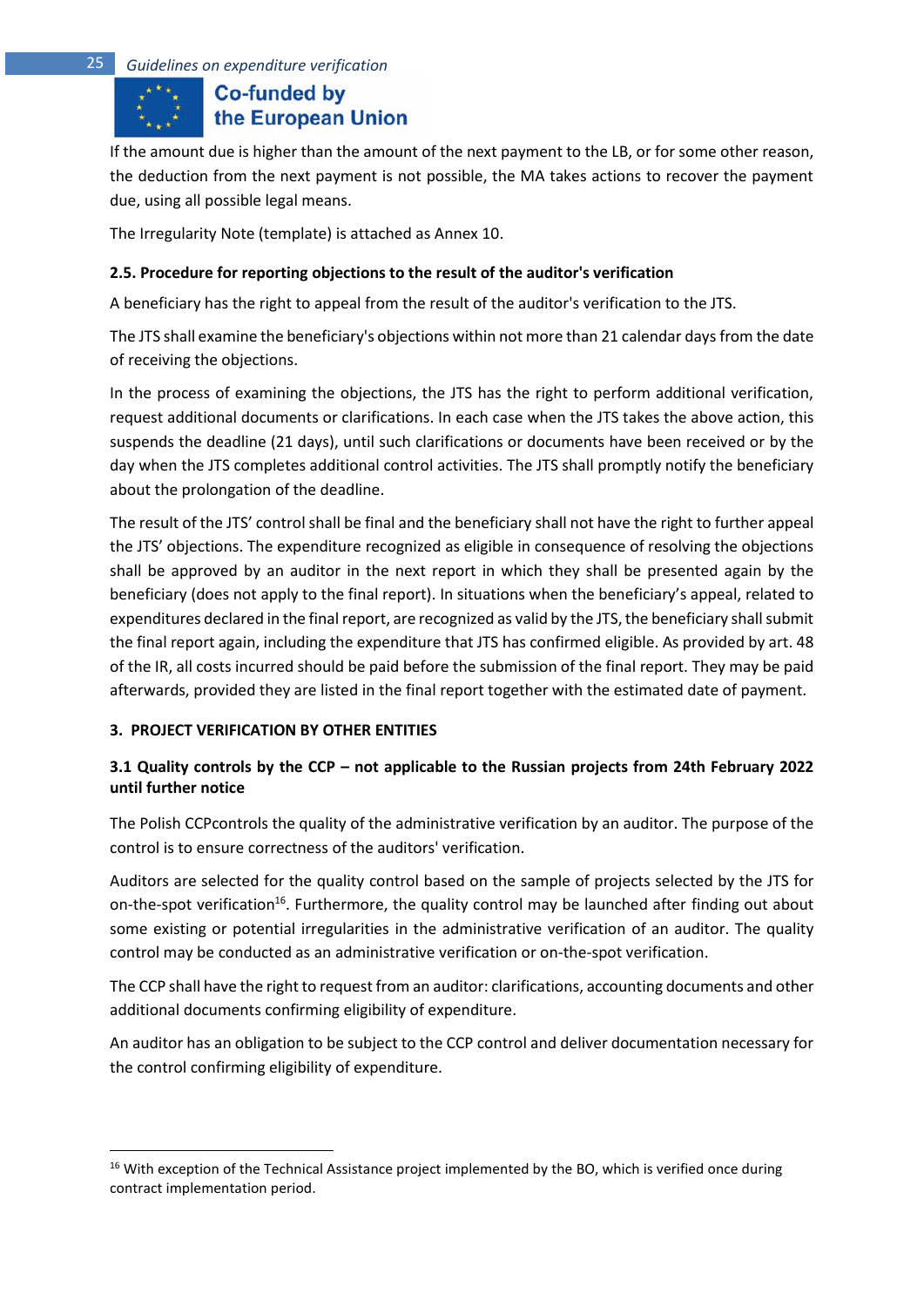In case of a quality control in the form of an on-the-spot verification, the auditor shall ensure availability of facilities required for the control activities.

Furthermore, the CCP shall revise checklists and certificates prepared by auditors with the list of expenditure in terms of their compliance and reliability, including requests for additional clarifications regarding expenditure already certified and changes made by the auditor to the post-control documentation. During quality control the CCP verifies the existence of the supporting documents delivered by the beneficiary to the auditor (e.g. invoice, protocols, public procurement procedures, agenda, minutes and list of participants of meetings held, promotional material, studies, work contract etc) which allow to verify whether the checks documented by the auditor in the checklist were done properly.

As a result of the performed quality control the CCP fills in Annex 9b to the Guidelines on Expenditure Verification as well as relevant checklists to the public procurement procedure. The control ends with preparing the Quality check report (Annex 14 to the Guidelines). The scan of the Report, signed by the CCP, as well as the copies of the checklists are forwarded to the JTS in the deadlines specified by the JTS.

All weaknesses and errors detected during quality check shall be communicated with the auditors. The results, included in the above-mentioned Quality Check Report shall be then sent to the JTS.

Control shall be performed during the contract execution period on the basis of an on-going analysis of project reports.

Reports as well as costs to be verified by the CCP during the quality check are selected using sampling methodology as described in Annex 15.

Post control procedure for CCP:

1) Having carried out verification, the CCP prepares and sends to the auditor a Quality check report containing a list of the irregularities and errors found, possible questions or recommendations. Quality check report should be sent to the auditor not later than within 2 months from the start of the verification (start date – letter informing the auditor about control).

2) The cover letter must obligatorily contain a note that the auditor can make justified written objections to the contents of the Report within 14 calendar days of its receipt.

3) The auditor has 14 calendar days from the receipt date of the Report to respond and to send the required information, documents, etc. to the CCP.

4) If the CCP does not find shortcomings or irregularities during control, and the auditor does not make objections to the contents of the Quality check report and sends the signed Report copy to the CCP, the Report submitted to the auditor shall be final. The CCP sends copy of the signed report to the JTS.

5) If the auditor submits objections to the contents of the Report, the CCP shall consider them within 14 calendar days from the date of receiving these objections, and:

a) If the CCP finds them partially or fully justified – it shall draft the final version of the Report, including a written position regarding the objections and send it to the auditor within 14 calendar days;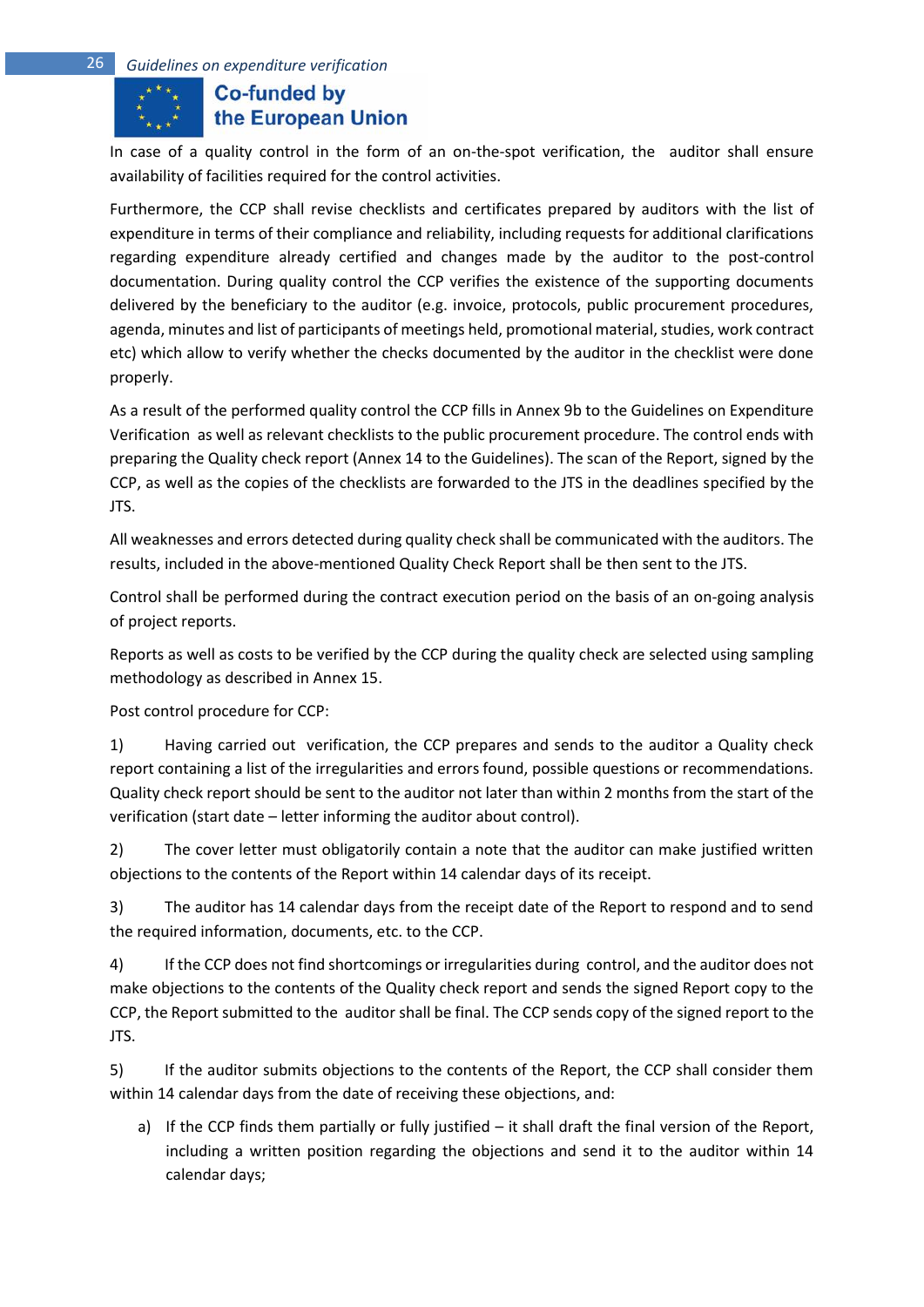

- b) If the CCP rejects the objections made by the auditor it shall draw up a written position on the objections and sent it to the auditor within 14 calendar days.
- 6) If the auditor withdraws from its objections, the CCP shall not consider them.

7) During the consideration of the objections referred to in point 5 above, the CCP shall carry out additional control activities or request the auditor to present documents or provide additional clarifications. In each case when the CCP takes the above action, this suspends the deadline (14 days) until such clarifications or documents have been received or by the day when the CCP completes additional control activities. In this case, the CCP notifies the auditor regarding deadline prolongation without delay.

8) If the Quality check report contains a finding of ineligible expenditure, the CCP prepares a note on this irregularity and sends it for the MA decision as well as to the JTS for the information purposes.

9) If the CCP formulates post-control recommendations, the method of their implementation is subject to the CCP verification through "correspondence verification" (based on the documents provided by the auditor) or via on-the-spot follow-up verification. The CCP decides on the method of verifying post-control recommendations, taking into account the nature of the recommendations issued.

## <span id="page-26-0"></span>**3.2. Other controls or audits carried out by authorised entities**

Apart from the controls mentioned above, performed on regular basis by the JTS/CCP and the AA, project controls may also be conducted by other authorities, both national and European ones, authorised to control entities delivering projects financing from the EU funds, e.g. the EC, the European Court of Auditors (ECA), the European Anti-Fraud Office (OLAF) or national control bodies, e.g. the Supreme Audit Office, customs and tax offices, the Public Procurement Office, Central Anti-Corruption Bureau in Poland, etc.

Russian beneficiaries may also be subject for additional controls of the Russian national authorities, with respect to spending the Russian co-financing granted to them.

In case of the above-listed controls, the auditor and the beneficiary shall accept to be controlled for correctness of performance of their obligations within the project.

During the control, the auditor and the beneficiary shall make available all the documents they may have, provide any explanation which may be needed by the date given by the controlling entity and actively cooperate with the control team.

Should irregularities be found as a result of above-mentioned controls, the auditor shall prepare the Irregularity Note and send it to the JTS, according to the procedure described in chapter 2.4.

## <span id="page-26-1"></span>**3.3. Auditor's cooperation with the CCP/JTS and other entities**

Each beneficiary should ensure cooperation between an auditor and entities authorised to control and audit the project, in particular when finding any ineligible expenditure at the stage of verifying the consolidated report by the JTS and also in case of any existing or potential irregularities, including financial fraud and after the report is approved by the JTS and the payment is carried out.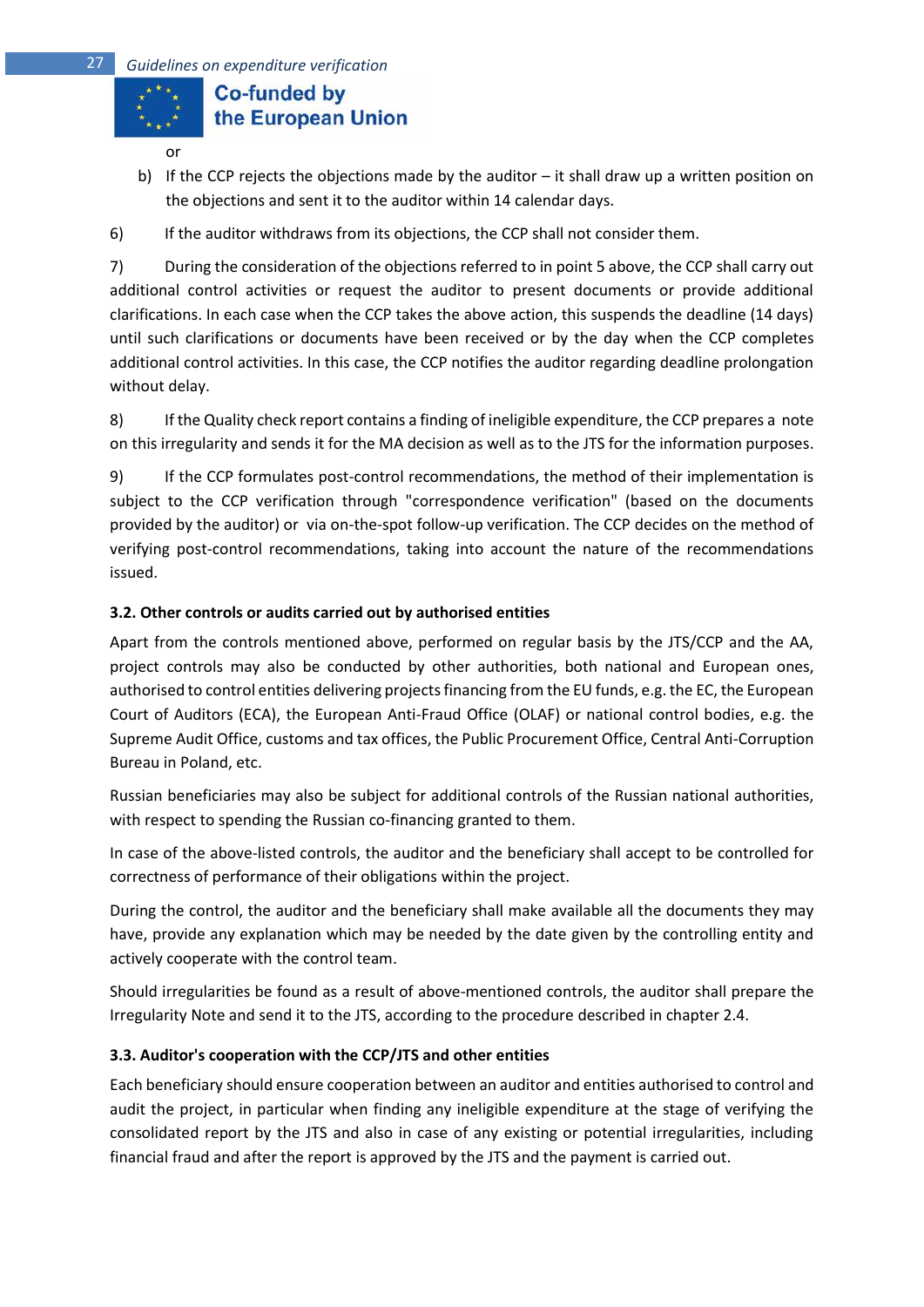In addition, an auditor should participate in trainings and seminars on eligibility of expenditure under the Programme.

A failure to meet auditor's obligations arising from these Guidelines shall result in withdrawing the approval of the auditor (PL)/removal from the auditors' list (RU) and, therefore, making impossible approval of expenditure by the JTS.

National Authority in the Russian Federation shall be informed of any financial fraud or objections towards the performance of Russian auditors within due time.

#### **IMPORTANT**

A contract with an auditor should include, at least:

- a) the purpose, the scope and the elements of the auditor's verification compliant with these Guidelines;
- b) the obligation to submit notes on irregularity;
- c) the auditor's obligation to cooperate with the JTS/CCP/MA/AA and other authorised control entities;
- d) the obligation to provide clarifications, answers, submit documents on request of the JTS/CCP/MA/AA and other control authorities within deadlines specified by the control entities;
- e) the obligation of impartiality and confidentiality according to the scope specified in these Guidelines.

**Template contract has been published on programme website [www.plru.eu](http://www.plru.eu/) The template contract is not compulsory and is only of recommendation nature.**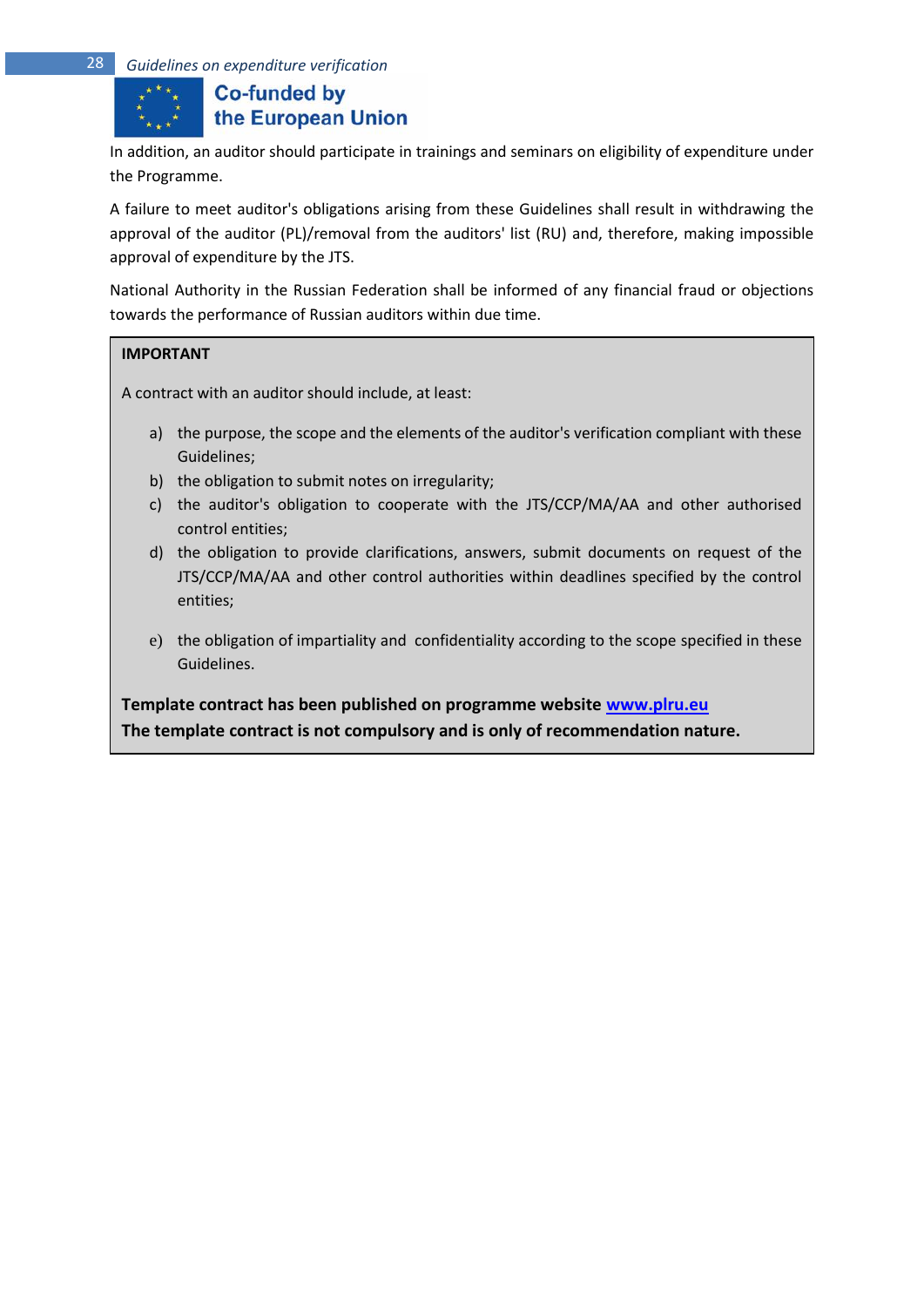

# **Co-funded by** the European Union

#### **IMPORTANT**

Any irregularities found by the CCP/JTS in the reports approved by an auditor, an incorrect scope of verification carried out by an auditor, an auditor not cooperating with the CCP/JTS during the project implementation, as well as an auditor not being able to provide clarifications and answers to the questions posed by the CCP/JTS within the requested deadlines may result in a delay of payments or loss of the co-financing by the beneficiary. Therefore, it is highly recommended to define in the contract with an auditor contractual penalties:

- the scope of liability and the scope of services at least corresponding to the scope specified in these Guidelines,
- sensible correlation between responsibility and quality, accuracy and timely confirmation of expenditure correctness,
- availability of the auditor, including the obligation to communicate with the CCP/JTS, other authorised control entities and beneficiaries until the final balance payment is received,
- the beneficiary given the right to withdraw from a contract with an auditor or change an auditor in cases of finding any ineligible expenditure in the expenditure confirmed by an auditor and in case of withdrawal of the auditor's approval (PL) by the CCP/removal of the auditor from the list of auditors (RU) and the right to request a replacement of an auditor.

#### **List of Annexes**

Annex 1. Guidelines on Financial Corrections for the Poland - Russia Cross-Border Cooperation Programme 2014 - 2020

Annex 2. Auditor's Certificate - Confirmation of the Control (template)

Annex 3. Minimum Scope Checklist for Project Control (template)

Annex 3a. Minimum Scope Checklist for Service Contract Control (template)

Annex 4. Checklist for Public Procurement Control for the Polish Beneficiaries (template)

Annex 4a. Checklist for Public Procurement Control for the Polish beneficiaries for procurement awarded after 1st January 2021 (template)

Annex 5. Checklist for Public Procurement Control for the Russian Beneficiaries (template)

Annex 6. Declaration of Impartiality and Confidentiality (template)

Annex 7. Checklist for the Approval of the Auditor (template)

Annex 8. Approval of the Auditor (template)

Annex 9 a and b. On-the-spot Verification Checklist (template)

Annex 9c. On-the-spot Verification Checklist for Service Contract Control (template)

Annex 10. Irregularity Note (template)